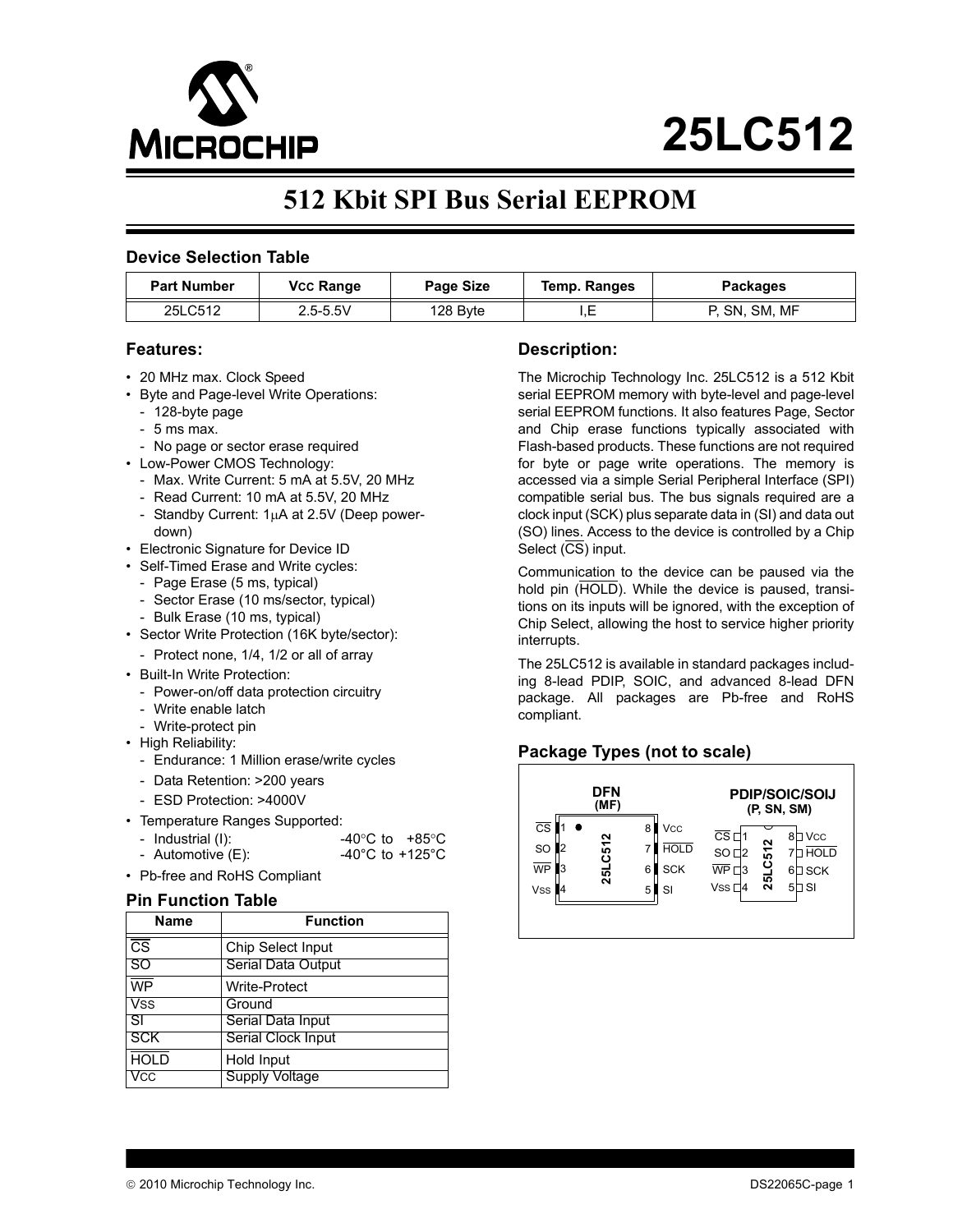### **1.0 ELECTRICAL CHARACTERISTICS**

### **Absolute Maximum Ratings (†)**

**†** NOTICE**:** Stresses above those listed under "Absolute Maximum Ratings" may cause permanent damage to the device. This is a stress rating only and functional operation of the device at those or any other conditions above those indicated in the operational listings of this specification is not implied. Exposure to maximum rating conditions for an extended period of time may affect device reliability.

### **TABLE 1-1: DC CHARACTERISTICS**

| <b>DC CHARACTERISTICS</b> |                  | TA = -40 $^{\circ}$ C to +85 $^{\circ}$ C<br>Industrial (I):<br>TA = $-40^{\circ}$ C to $+125^{\circ}$ C<br>Automotive (E): |            |                 | $Vcc = 2.5V$ to 5.5V<br>$Vcc = 2.5V$ to 5.5V |                                                                                |
|---------------------------|------------------|-----------------------------------------------------------------------------------------------------------------------------|------------|-----------------|----------------------------------------------|--------------------------------------------------------------------------------|
| Param.<br>No.             | Sym.             | <b>Characteristic</b>                                                                                                       | Min.       | Max.            | <b>Units</b>                                 | <b>Test Conditions</b>                                                         |
| D001                      | VIH <sub>1</sub> | High-level input<br>voltage                                                                                                 | .7 Vcc     | $VCC + 1$       | V                                            |                                                                                |
| D002                      | VIL1             | Low-level input                                                                                                             | $-0.3$     | $0.3$ Vcc       | V                                            | $Vcc \geq 2.7V$                                                                |
| D003                      | VIL2             | voltage                                                                                                                     | $-0.3$     | 0.2 Vcc         | V                                            | Vcc < 2.7V                                                                     |
| D004                      | <b>VOL</b>       | Low-level output<br>voltage                                                                                                 |            | 0.4             | V                                            | $IoL = 2.1 mA$                                                                 |
| D005                      | <b>VOH</b>       | High-level output<br>voltage                                                                                                | $Vcc -0.2$ | $\qquad \qquad$ | V                                            | $IOH = -400 \mu A$                                                             |
| D006                      | ILI.             | Input leakage current                                                                                                       |            | ±1              | μA                                           | $CS = Vcc$ , $VIN = VSS$ or $Vcc$                                              |
| D007                      | <b>ILO</b>       | Output leakage<br>current                                                                                                   |            | ±1              | μA                                           | $CS = Vcc$ , $V$ OUT = $V$ SS or $Vcc$                                         |
| D008                      | <b>CINT</b>      | Internal capacitance<br>(all inputs and<br>outputs)                                                                         |            | $\overline{7}$  | рF                                           | TA = $25^{\circ}$ C, CLK = 1.0 MHz,<br>$VCC = 5.0V (Note)$                     |
| D009                      | Icc Read         |                                                                                                                             |            | 10              | mA                                           | $VCC = 5.5V$ ; FCLK = 20.0 MHz;                                                |
|                           |                  | Operating current                                                                                                           |            | 5               | mA                                           | $SO = Open$<br>VCC = 2.5V; FCLK = 10.0 MHz;<br>$SO = Open$                     |
| D010                      | <b>Icc Write</b> |                                                                                                                             |            | $\overline{7}$  | mA                                           | $Vcc = 5.5V$                                                                   |
|                           |                  |                                                                                                                             |            | 5               | mA                                           | $Vcc = 2.5V$                                                                   |
| D011                      | <b>ICCS</b>      |                                                                                                                             |            | 20              | μA                                           | $\overline{CS}$ = Vcc = 5.5V, Inputs tied to Vcc or                            |
|                           |                  | Standby current                                                                                                             |            | 10              | μA                                           | Vss, 125°C<br>$\overline{CS}$ = Vcc = 5.5V, Inputs tied to Vcc or<br>Vss, 85°C |
| D012                      | <b>ICCSPD</b>    | Deep power-down<br>current                                                                                                  |            | $\overline{2}$  | μA                                           | $\overline{CS}$ = Vcc = 2.5V, Inputs tied to Vcc or<br>Vss, 125°C              |
|                           |                  |                                                                                                                             |            | 1               | μA                                           | $CS = Vcc = 2.5V$ , Inputs tied to Vcc or<br>Vss, 85°C                         |

<span id="page-1-0"></span>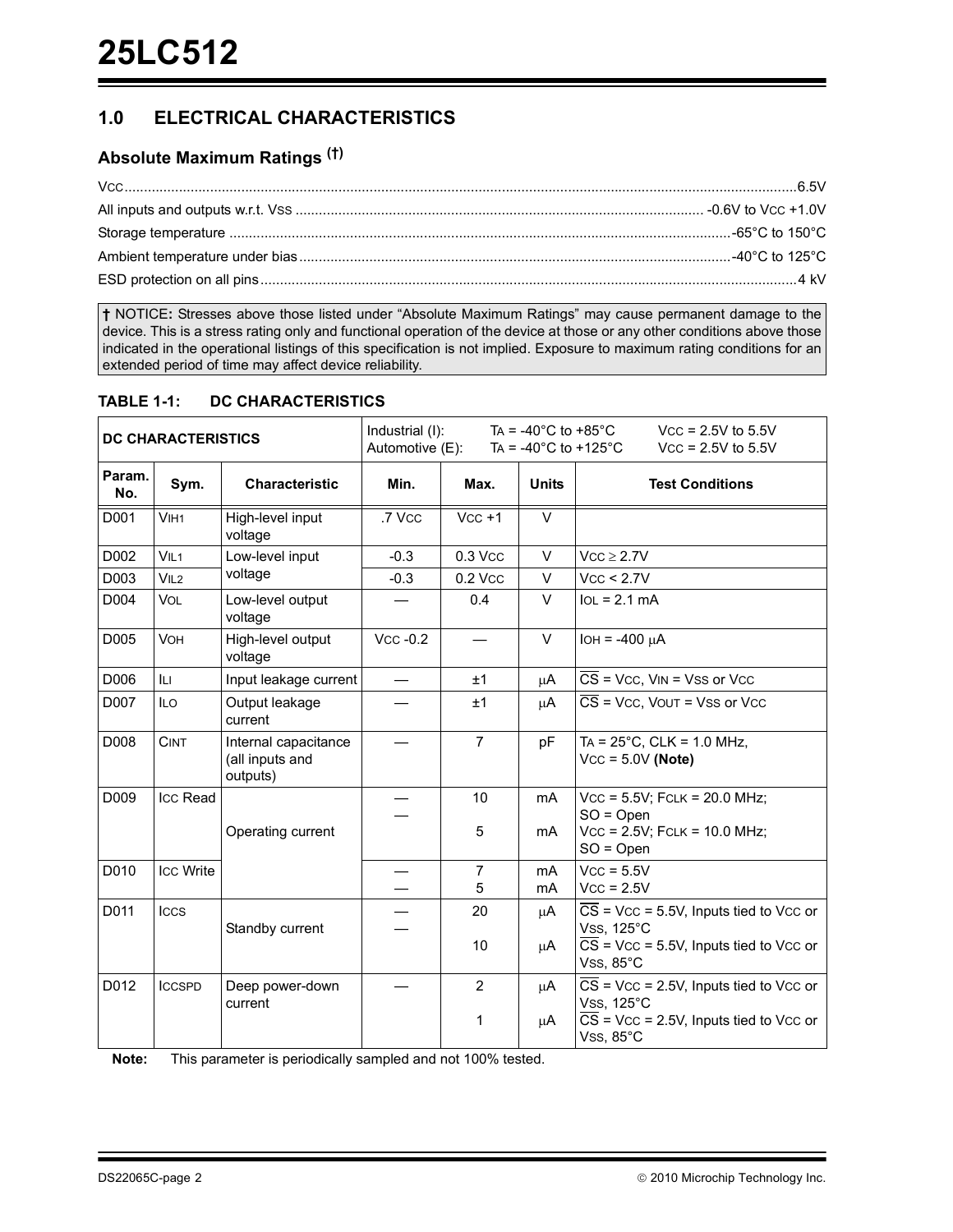|  | TABLE 1-2: | <b>AC CHARACTERISTICS</b> |
|--|------------|---------------------------|
|--|------------|---------------------------|

| <b>AC CHARACTERISTICS</b> |              | TA = $-40^{\circ}$ C to $+85^{\circ}$ C<br>Industrial (I):<br>Automotive (E):<br>TA = $-40^{\circ}$ C to $+125^{\circ}$ C |           |                                   | $Vcc = 2.0V$ to 5.5V<br>$Vcc = 2.5V$ to 5.5V |                                                                            |  |
|---------------------------|--------------|---------------------------------------------------------------------------------------------------------------------------|-----------|-----------------------------------|----------------------------------------------|----------------------------------------------------------------------------|--|
| Param.<br>No.             | Sym.         | <b>Characteristic</b>                                                                                                     | Min.      | Max.                              | <b>Units</b>                                 | <b>Conditions</b>                                                          |  |
| 1                         | <b>FCLK</b>  | Clock frequency                                                                                                           |           | 20<br>10                          | <b>MHz</b><br><b>MHz</b>                     | $4.5V \leq VCC \leq 5.5V$ (1)<br>$2.5V \leq VCC < 5.5V$ (I, E)             |  |
| $\overline{2}$            | <b>TCSS</b>  | $\overline{\text{CS}}$ setup time                                                                                         | 25<br>50  |                                   | ns<br>ns                                     | $4.5V \leq VCC \leq 5.5V$ (1)<br>$2.5V \leq VCC < 5.5V$ (I, E)             |  |
| 3                         | <b>TCSH</b>  | $\overline{\text{CS}}$ hold time                                                                                          | 50<br>100 |                                   | ns<br>ns                                     | $4.5V \leq VCC \leq 5.5V$ (1)<br>$2.5V \leq VCC < 5.5V$ (I, E)             |  |
| 4                         | <b>TCSD</b>  | CS disable time                                                                                                           | 50        | —                                 | ns                                           |                                                                            |  |
| 5                         | Tsu          | Data setup time                                                                                                           | 5<br>10   |                                   | ns<br>ns                                     | $4.5V \leq VCC \leq 5.5V$ (1)<br>$2.5V \leq VCC < 5.5V$ (I, E)             |  |
| 6                         | <b>THD</b>   | Data hold time                                                                                                            | 10<br>20  |                                   | ns<br>ns                                     | $4.5V \leq VCC \leq 5.5V$ (I)<br>$2.5V \leq VCC < 5.5V$ (I, E)             |  |
| $\overline{7}$            | <b>TR</b>    | CLK rise time                                                                                                             |           | 20                                | ns                                           | (Note 1)                                                                   |  |
| 8                         | <b>TF</b>    | CLK fall time                                                                                                             |           | 20                                | ns                                           | (Note 1)                                                                   |  |
| 9                         | <b>THI</b>   | Clock high time                                                                                                           | 25<br>50  |                                   | ns<br>ns                                     | $4.5V \leq VCC \leq 5.5V$ (1)<br>$2.5V \leq VCC < 5.5V$ (I, E)             |  |
| 10                        | TLO          | Clock low time                                                                                                            | 25<br>50  |                                   | ns<br>ns                                     | $4.5V \leq VCC \leq 5.5V$ (I)<br>$2.5V \leq VCC < 5.5V$ (I, E)             |  |
| 11                        | <b>TCLD</b>  | Clock delay time                                                                                                          | 50        |                                   | ns                                           |                                                                            |  |
| 12                        | <b>TCLE</b>  | Clock enable time                                                                                                         | 50        | $\overbrace{\phantom{123221111}}$ | ns                                           |                                                                            |  |
| 13                        | Tv           | Output valid from clock low                                                                                               |           | 25<br>50                          | ns<br>ns                                     | $4.5V \leq VCC \leq 5.5V$ (1)<br>$2.5V \leq VCC < 5.5V$ (I, E)             |  |
| 14                        | <b>THO</b>   | Output hold time                                                                                                          | 0         |                                   | ns                                           | (Note 1)                                                                   |  |
| 15                        | <b>T</b> DIS | Output disable time                                                                                                       |           | 25<br>50                          | ns<br>ns                                     | $4.5V \leq VCC \leq 5.5V$ (1)<br>$2.5V \leq VCC < 5.5V$ (I, E)             |  |
| 16                        | <b>THS</b>   | HOLD setup time                                                                                                           | 10<br>20  | —                                 | ns<br>ns                                     | $4.5V \leq VCC \leq 5.5V$ (I)<br>$2.5V \leq VCC < 5.5V$ (I, E)             |  |
| 17                        | <b>THH</b>   | HOLD hold time                                                                                                            | 10<br>20  |                                   | ns<br>ns                                     | $4.5V \leq VCC \leq 5.5V$ (I)<br>$2.5V \leq VCC < 5.5V$ (I, E)             |  |
| 18                        | <b>THZ</b>   | <b>HOLD</b> low to output<br>High-Z                                                                                       | 15<br>30  |                                   | ns<br>ns                                     | $4.5V \leq VCC \leq 5.5V$ (1)<br>$2.5V \leq VCC < 5.5V$ (I, E)<br>(Note 1) |  |
| 19                        | <b>THV</b>   | HOLD high to output valid                                                                                                 | 15<br>30  |                                   | ns<br>ns                                     | $4.5V \leq VCC \leq 5.5V$ (1)<br>$2.5V \leq VCC < 5.5V$ (I, E)             |  |
| 20                        | TREL         | CS High to Standby mode                                                                                                   |           | 100                               | μS                                           |                                                                            |  |
| 21                        | <b>TPD</b>   | CS High to Deep power-<br>down                                                                                            |           | 100                               | μS                                           |                                                                            |  |
| 22                        | <b>TCE</b>   | Chip erase cycle time                                                                                                     | —         | 10                                | ms                                           | $\overline{\phantom{0}}$                                                   |  |
| 23                        | <b>TSE</b>   | Sector erase cycle time                                                                                                   |           | 10                                | ms                                           |                                                                            |  |
| 24                        | <b>Twc</b>   | Internal write cycle time                                                                                                 |           | 5                                 | ms                                           | Byte or Page mode and Page<br>Erase                                        |  |

<span id="page-2-1"></span><span id="page-2-0"></span>**Note 1:** This parameter is periodically sampled and not 100% tested.

**2:** This parameter is not tested but established by characterization and qualification. For endurance estimates in a specific application, please consult the Total Endurance™ Model, which can be obtained from Microchip's web site at www.microchip.com.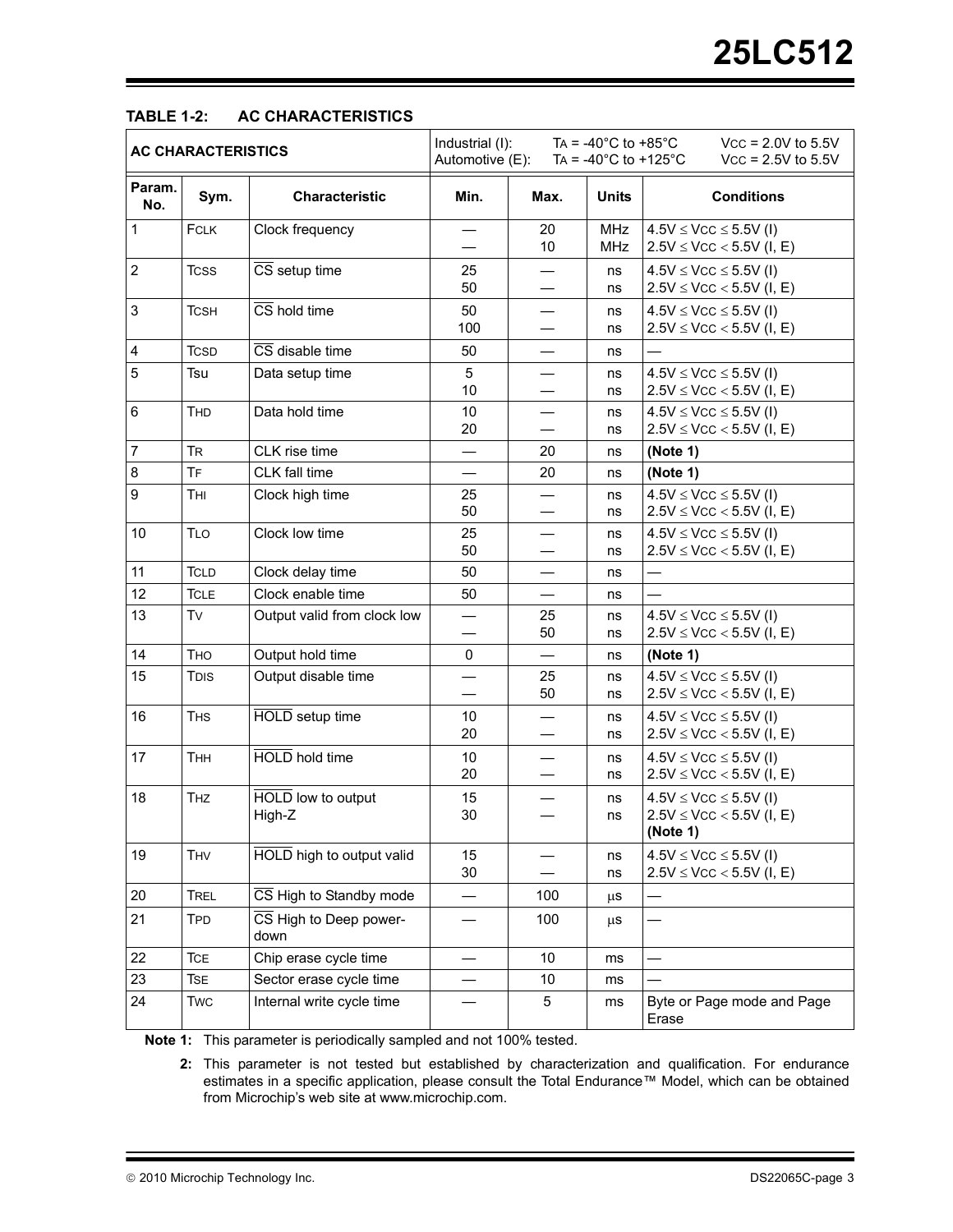### **TABLE 1-2: AC CHARACTERISTICS (CONTINUED)**

| <b>AC CHARACTERISTICS</b> |      |                       | TA = -40 $^{\circ}$ C to +85 $^{\circ}$ C<br>Industrial (I):<br>Automotive (E):<br>TA = -40 $^{\circ}$ C to +125 $^{\circ}$ C |      |               | $VCC = 2.0V$ to 5.5V<br>$Vcc = 2.5V$ to 5.5V |
|---------------------------|------|-----------------------|-------------------------------------------------------------------------------------------------------------------------------|------|---------------|----------------------------------------------|
| Param.<br>No.             | Svm. | <b>Characteristic</b> | Min.                                                                                                                          | Max. | <b>Units</b>  | <b>Conditions</b>                            |
| 25                        |      | Endurance             | 1M                                                                                                                            |      | E/W<br>Cycles | Page mode, 25°C, 5.5V (Note 2)               |

**Note 1:** This parameter is periodically sampled and not 100% tested.

**2:** This parameter is not tested but established by characterization and qualification. For endurance estimates in a specific application, please consult the Total Endurance™ Model, which can be obtained from Microchip's web site at www.microchip.com.

#### **TABLE 1-3: AC TEST CONDITIONS**

| <b>AC Waveform:</b>                       |            |  |  |  |
|-------------------------------------------|------------|--|--|--|
| $V_{1}$ $\cap$ = 0.2V                     |            |  |  |  |
| $VHI = VCC - 0.2V$                        | (Note 1)   |  |  |  |
| $VHI = 4.0V$                              | (Note 2)   |  |  |  |
| $CL = 30 pF$                              |            |  |  |  |
| <b>Timing Measurement Reference Level</b> |            |  |  |  |
| Input                                     | $0.5$ Vcc. |  |  |  |
| Output                                    | $0.5$ Vcc. |  |  |  |

<span id="page-3-1"></span><span id="page-3-0"></span>**Note 1:** For  $VCC \leq 4.0V$ 

**2:** For Vcc > 4.0V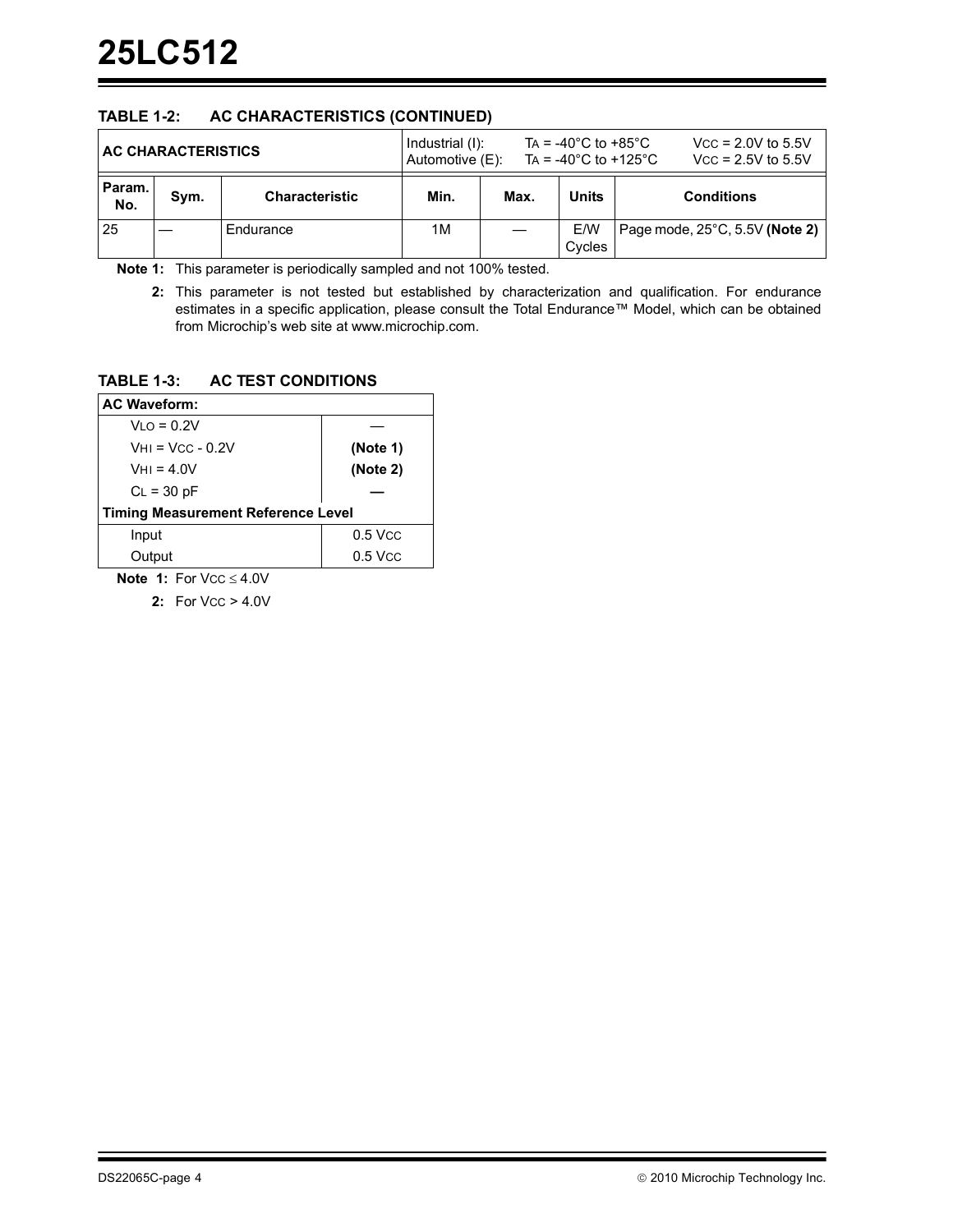#### **FIGURE 1-1: HOLD TIMING**



#### **FIGURE 1-2: SERIAL INPUT TIMING**



#### **FIGURE 1-3: SERIAL OUTPUT TIMING**

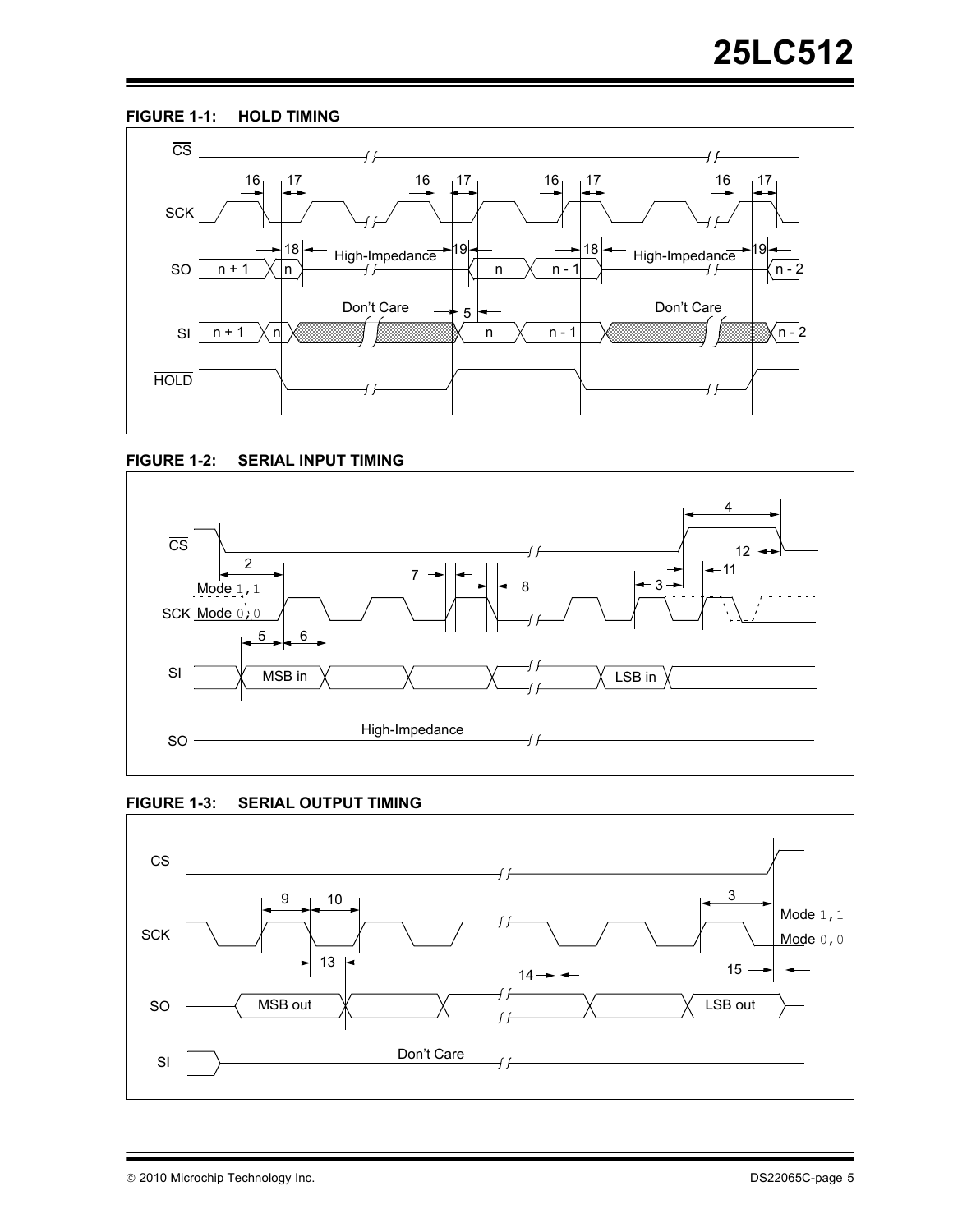### **2.0 FUNCTIONAL DESCRIPTION**

### **2.1 Principles of Operation**

The 25LC512 is a 65,536 byte Serial EEPROM designed to interface directly with the Serial Peripheral Interface (SPI) port of many of today's popular microcontroller families, including Microchip's PIC® microcontrollers. It may also interface with microcontrollers that do not have a built-in SPI port by using discrete I/O lines programmed properly in firmware to match the SPI protocol.

The 25LC512 contains an 8-bit instruction register. The device is accessed via the SI pin, with data being clocked in on the rising edge of SCK. The  $\overline{\text{CS}}$  pin must be low and the HOLD pin must be high for the entire operation.

[Table 2-1](#page-5-0) contains a list of the possible instruction bytes and format for device operation. All instructions, addresses, and data are transferred MSB first, LSB last.

Data (SI) is sampled on the first rising edge of SCK after  $\overline{CS}$  goes low. If the clock line is shared with other peripheral devices on the SPI bus, the user can assert the HOLD input and place the 25LC512 in 'HOLD' mode. After releasing the HOLD pin, operation will resume from the point when the HOLD was asserted.

#### <span id="page-5-0"></span>**TABLE 2-1: INSTRUCTION SET**

#### **BLOCK DIAGRAM**



| <b>Instruction Name</b> | <b>Instruction Format</b> | <b>Description</b>                                         |
|-------------------------|---------------------------|------------------------------------------------------------|
| <b>READ</b>             | 0000 0011                 | Read data from memory array beginning at selected address  |
| WRITE                   | 0000 0010                 | Write data to memory array beginning at selected address   |
| WREN                    | 0000 0110                 | Set the write enable latch (enable write operations)       |
| WRDI                    | 0000 0100                 | Reset the write enable latch (disable write operations)    |
| <b>RDSR</b>             | 0000 0101                 | Read STATUS register                                       |
| WRSR                    | 0000 0001                 | Write STATUS register                                      |
| PE                      | 0100 0010                 | Page Erase - erase one page in memory array                |
| SE                      | 1101 1000                 | Sector Erase – erase one sector in memory array            |
| CE.                     | 1100 0111                 | Chip Erase – erase all sectors in memory array             |
| <b>RDID</b>             | 1010 1011                 | Release from Deep power-down and read electronic signature |
| DPD.                    | 1011 1001                 | Deep Power-Down mode                                       |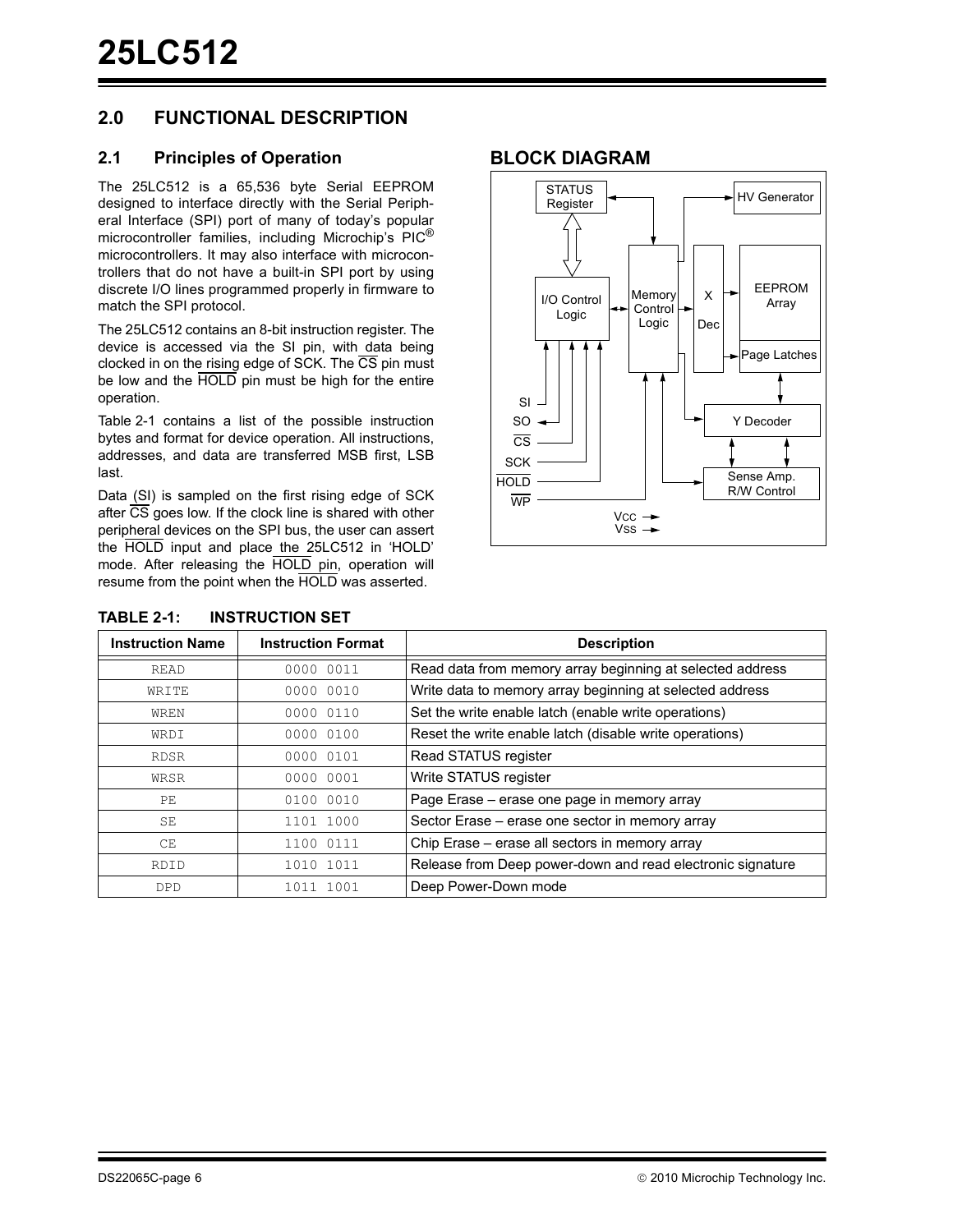provide clock pulses. The internal Address Pointer is automatically incremented to the next higher address after each byte of data is shifted out. When the highest address is reached (FFFFh), the address counter rolls over to address 0000h allowing the read cycle to be continued indefinitely. The READ instruction is

terminated by raising the  $\overline{CS}$  pin [\(Figure 2-1](#page-6-0)).

#### **Read Sequence**

The device is selected by pulling  $\overline{CS}$  low. The 8-bit READ instruction is transmitted to the 25LC512 followed by the 16-bit address. After the correct READ instruction and address are sent, the data stored in the memory at the selected address is shifted out on the SO pin. The data stored in the memory at the next address can be read sequentially by continuing to

<span id="page-6-0"></span>**FIGURE 2-1: READ SEQUENCE**

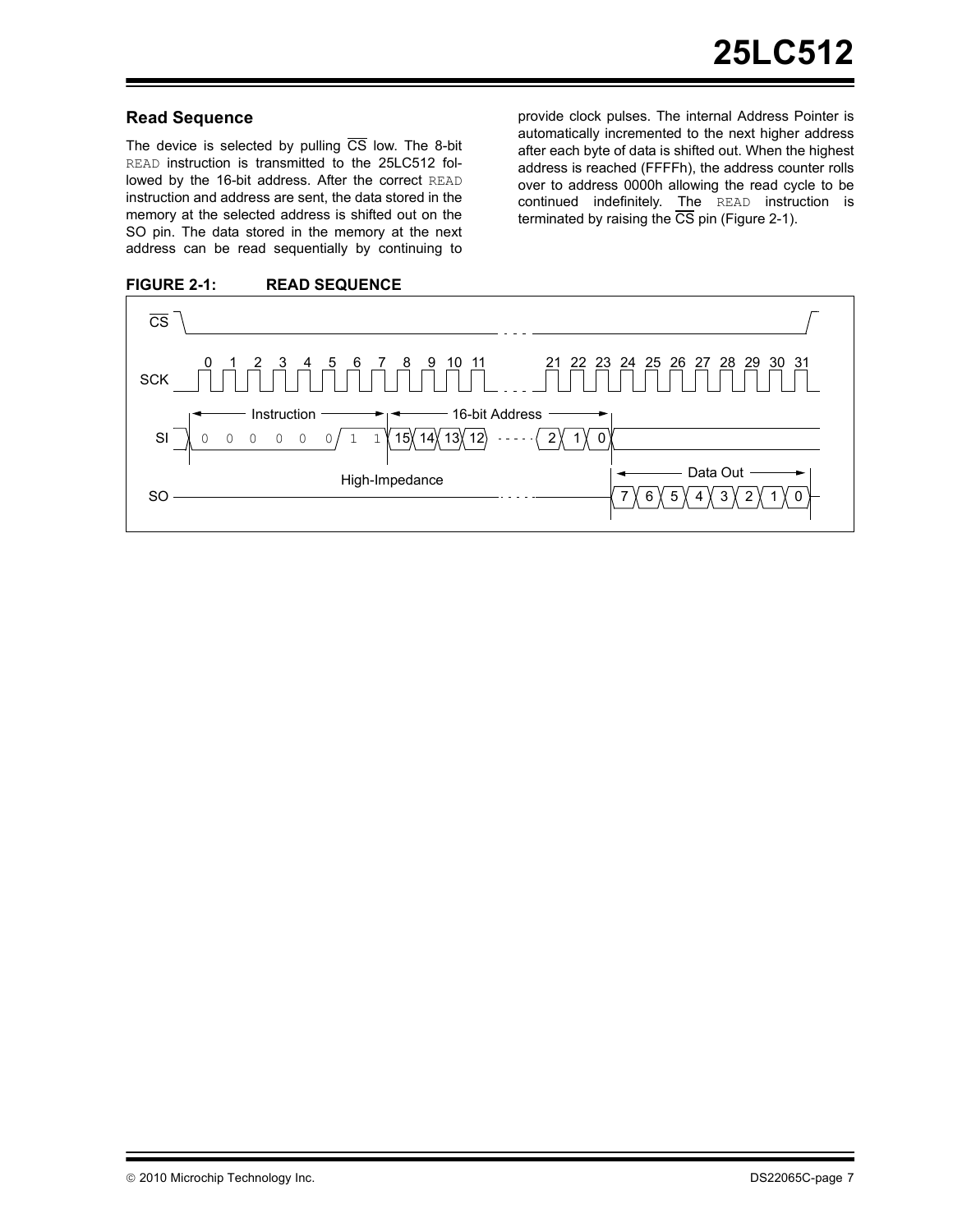### **2.2 Write Sequence**

Prior to any attempt to write data to the 25LC512, the write enable latch must be set by issuing the WREN instruction [\(Figure 2-4](#page-9-0)). This is done by setting  $\overline{CS}$  low and then clocking out the proper instruction into the 25LC512. After all eight bits of the instruction are transmitted, the  $\overline{CS}$  must be brought high to set the write enable latch. If the write operation is initiated immediately after the  $WREN$  instruction without  $\overline{CS}$  being brought high, the data will not be written to the array because the write enable latch will not have been properly set.

A write sequence includes an automatic, self timed erase cycle. It is not required to erase any portion of the memory prior to issuing a WRITE instruction.

Once the write enable latch is set, the user may proceed by setting the  $\overline{CS}$  low, issuing a WRITE instruction, followed by the 16-bit address, and then the data to be written. Up to 128 bytes of data can be sent to the device before a write cycle is necessary. The only restriction is that all of the bytes must reside in the same page.

- **Note:** When doing a write of less than 128 bytes the data in the rest of the page is refreshed along with the data bytes being written. This will force the entire page to endure a write cycle, for this reason endurance is specified per page.
- **Note:** Page write operations are limited to writing bytes within a single physical page, **regardless** of the number of bytes actually being written. Physical page boundaries start at addresses that are integer multiples of the page buffer size (or 'page size'), and end at addresses that are integer multiples of page size  $-1$ . If a Page Write command attempts to write across a physical page boundary, the result is that the data wraps around to the beginning of the current page (overwriting data previously stored there), instead of being written to the next page as might be expected. It is therefore necessary for the application software to prevent page write operations that would attempt to cross a page boundary.

For the data to be actually written to the array, the  $\overline{\text{CS}}$ must be brought high after the Least Significant bit (D0) of the  $n^{th}$  data byte has been clocked in. If  $\overline{CS}$  is brought high at any other time, the write operation will not be completed. Refer to [Figure 2-2](#page-7-0) and [Figure 2-3](#page-8-0) for more detailed illustrations on the byte write sequence and the page write sequence, respectively. While the write is in progress, the STATUS register may be read to check the status of the WPEN, WIP, WEL, BP1 and BP0 bits [\(Figure 2-6](#page-10-0)). A read attempt of a memory array location will not be possible during a write cycle. When the write cycle is completed, the write enable latch is reset.



### <span id="page-7-0"></span>**FIGURE 2-2: BYTE WRITE SEQUENCE**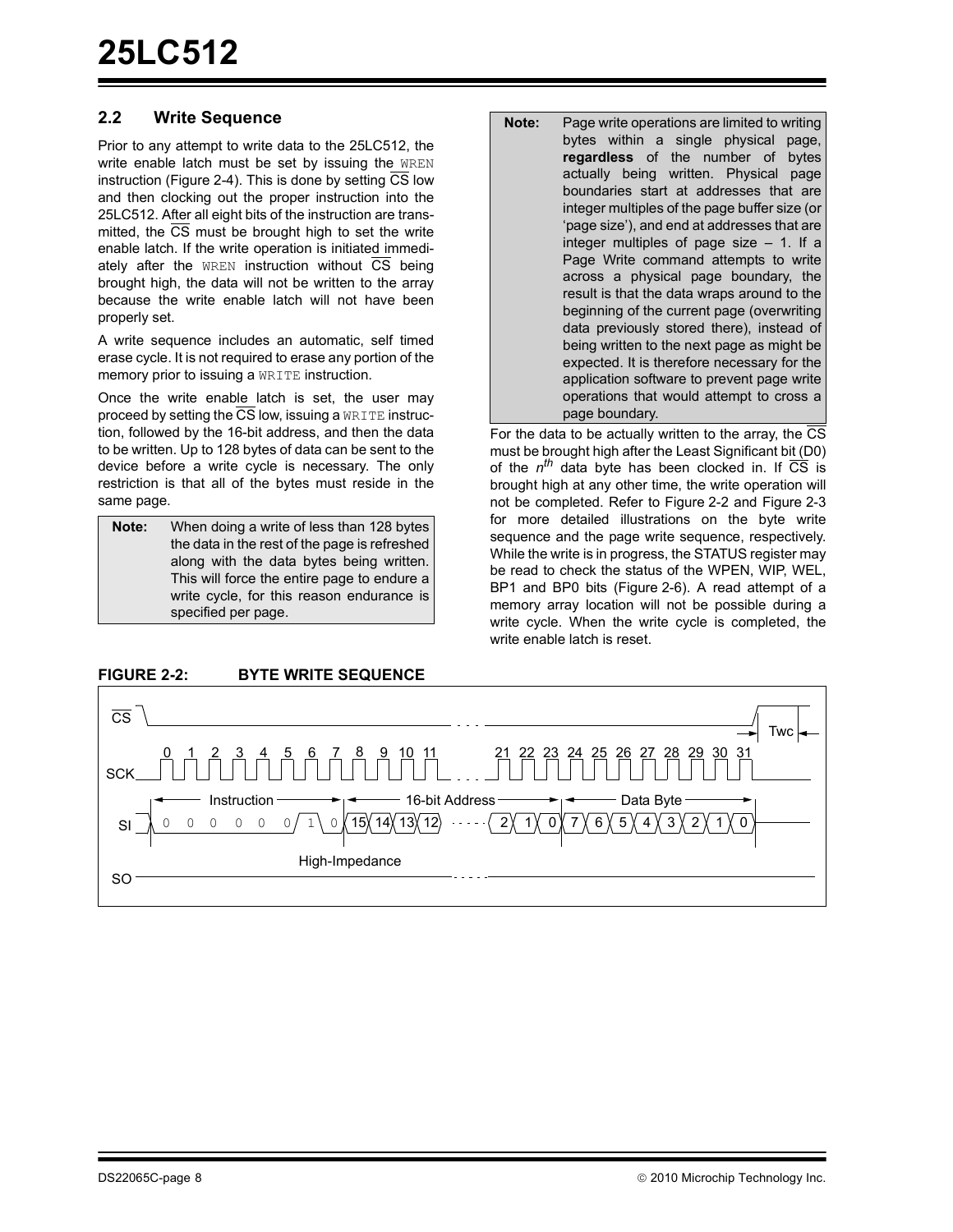<span id="page-8-0"></span>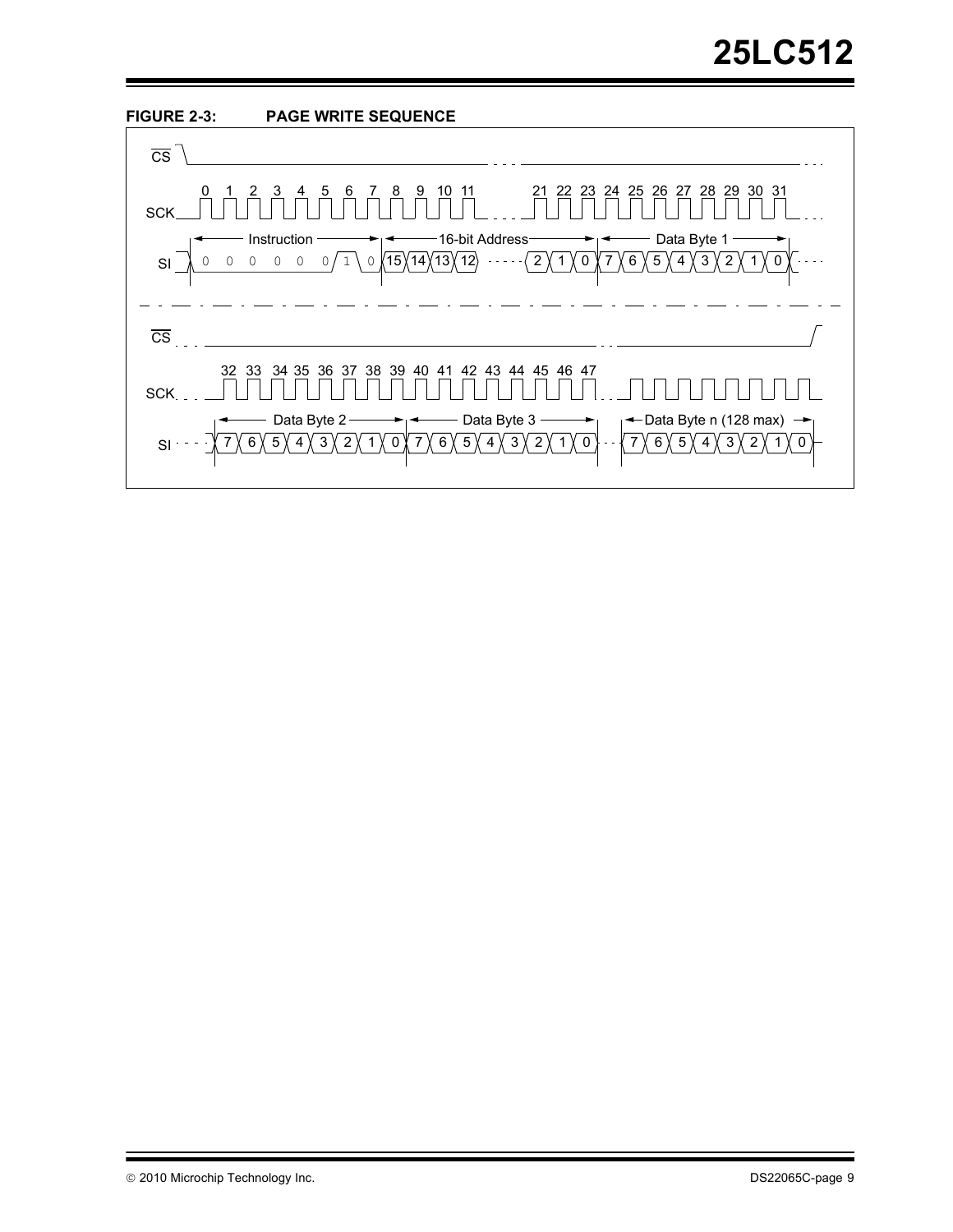#### **2.3 Write Enable (WREN) and Write Disable (WRDI)**

The 25LC512 contains a write enable latch. See [Table 2-4](#page-12-0) for the Write-Protect Functionality Matrix. This latch must be set before any write operation will be completed internally. The WREN instruction will set the latch, and the WRDI will reset the latch.

The following is a list of conditions under which the write enable latch will be reset:

#### • Power-up

- WRDI instruction successfully executed
- WRSR instruction successfully executed
- WRITE instruction successfully executed
- PE instruction successfully executed
- SE instruction successfully executed
- CE instruction successfully executed

<span id="page-9-0"></span>



<span id="page-9-1"></span>

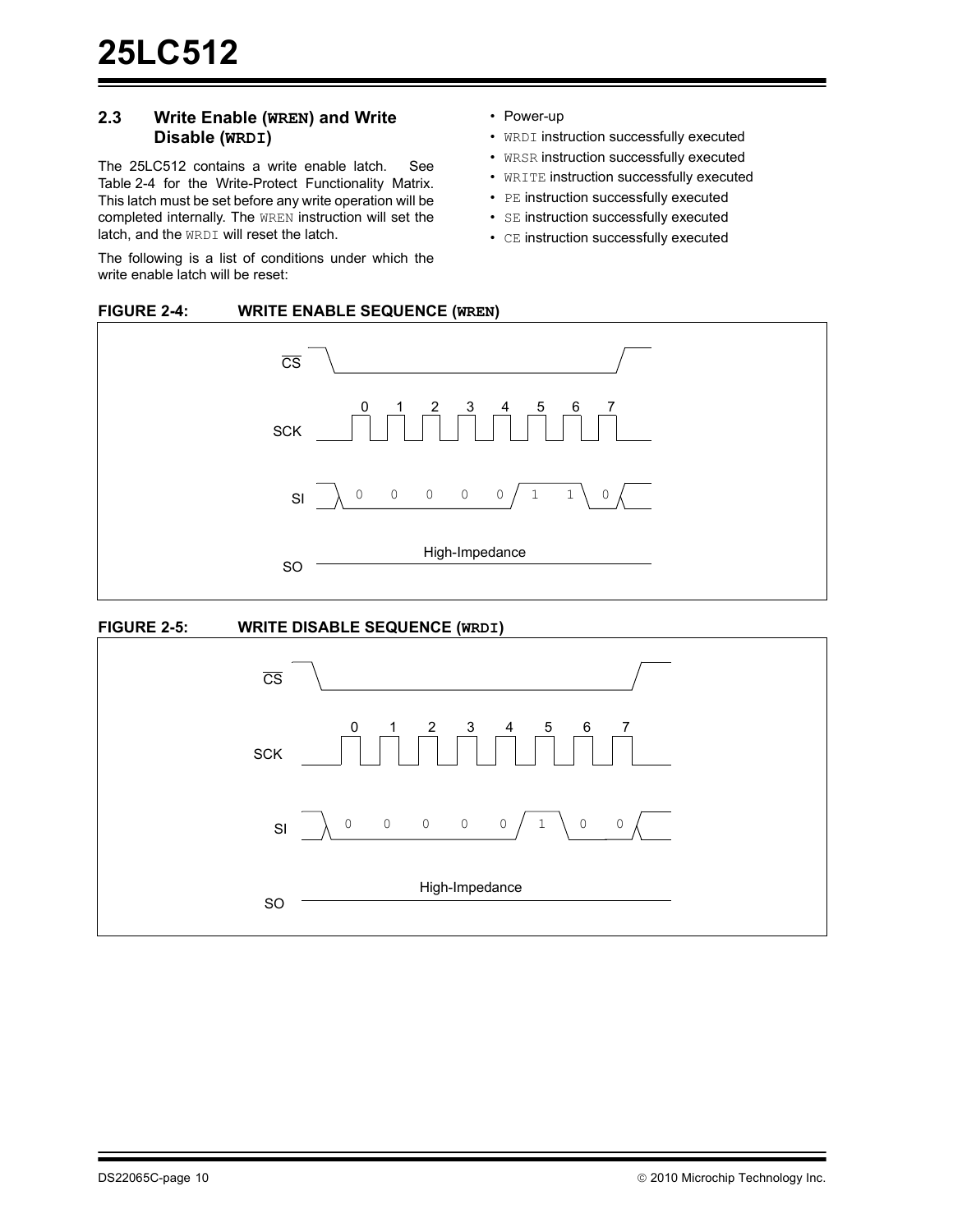#### **2.4 Read Status Register Instruction (RDSR)**

The Read Status Register instruction (RDSR) provides access to the STATUS register. The STATUS register may be read at any time, even during a write cycle. The STATUS register is formatted as follows:

<span id="page-10-1"></span>

| <b>TABLE 2-2:</b> | <b>STATUS REGISTER</b> |
|-------------------|------------------------|
|                   |                        |

|                                             | 6 |    |  |                 |                 |     |            |
|---------------------------------------------|---|----|--|-----------------|-----------------|-----|------------|
| W/R                                         |   |    |  | W/R             | W/R             |     |            |
| <b>WPFN</b>                                 |   | Y. |  | B <sub>P1</sub> | BP <sub>0</sub> | WEI | <b>MIP</b> |
| $W/R$ = writable/readable. $R$ = read-only. |   |    |  |                 |                 |     |            |

The **Write-In-Process (WIP)** bit indicates whether the 25LC512 is busy with a write operation. When set to a '1', a write is in progress, when set to a '0', no write is in progress. This bit is read-only.

The **Write Enable Latch (WEL)** bit indicates the status of the write enable latch and is read-only. When set to a '1', the latch allows writes to the array, when set to a '0', the latch prohibits writes to the array. The state of this bit can always be updated via the WREN or WRDI commands regardless of the state of write protection on the STATUS register. These commands are shown in [Figure 2-4](#page-9-0) and [Figure 2-5](#page-9-1).

The **Block Protection (BP0 and BP1)** bits indicate which blocks are currently write-protected. These bits are set by the user issuing the WRSR instruction. These bits are nonvolatile, and are shown in [Table 2-3.](#page-11-0)

See [Figure 2-6](#page-10-0) for the RDSR timing sequence.



#### <span id="page-10-0"></span>**FIGURE 2-6: READ STATUS REGISTER TIMING SEQUENCE (RDSR)**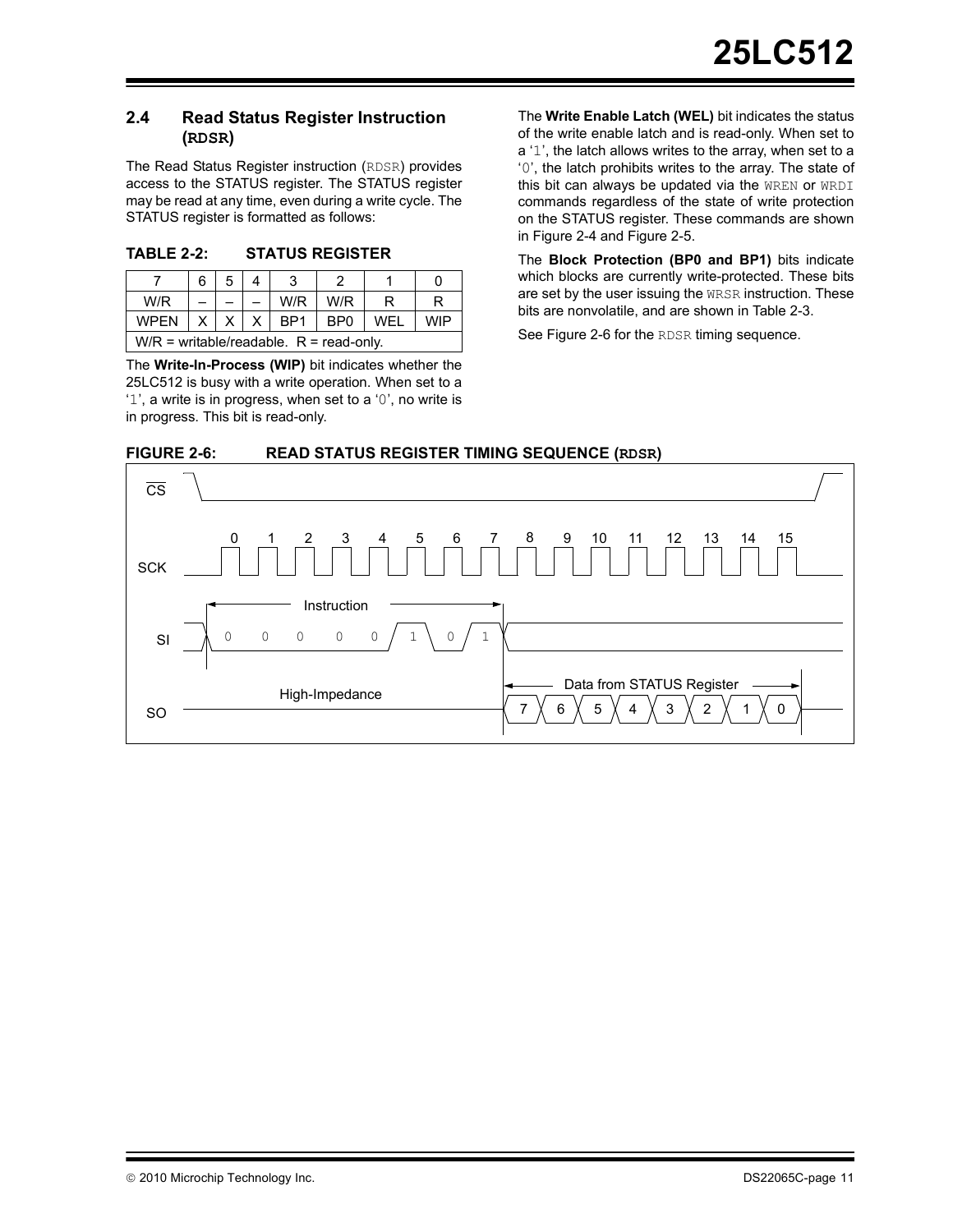#### **2.5 Write Status Register Instruction (WRSR)**

The Write Status Register instruction (WRSR) allows the user to write to the nonvolatile bits in the STATUS register as shown in [Table 2-2](#page-10-1). The user is able to select one of four levels of protection for the array by writing to the appropriate bits in the STATUS register. The array is divided up into four segments. The user has the ability to write-protect none, one, two or all four of the segments of the array. The partitioning is controlled as shown in [Table 2-3](#page-11-0).

The Write-Protect Enable (WPEN) bit is a nonvolatile bit that is available as an enable bit for the  $\overline{\text{WP}}$  pin. The Write-Protect (WP) pin and the Write-Protect Enable (WPEN) bit in the STATUS register control the programmable hardware write-protect feature. Hardware write protection is enabled when  $\overline{WP}$  pin is low and the WPEN bit is high. Hardware write protection is disabled when either the  $\overline{\text{WP}}$  pin is high or the WPEN bit is low. When the chip is hardware write-protected, only writes to nonvolatile bits in the STATUS register are disabled. See [Table 2-4](#page-12-0) for a matrix of functionality on the WPEN bit.

See [Figure 2-7](#page-11-1) for the WRSR timing sequence.

| BP <sub>1</sub> | B <sub>P0</sub> | <b>Array Addresses</b><br><b>Write-Protected</b> | <b>Array Addresses</b><br><b>Unprotected</b>     |
|-----------------|-----------------|--------------------------------------------------|--------------------------------------------------|
| U               |                 | none                                             | All (Sectors 0, 1, 2 & 3)<br>(0000h-FFFFh)       |
| 0               |                 | Upper 1/4 (Sector 3)<br>(C000h-FFFFh)            | Lower 3/4 (Sectors 0, 1 & 2)<br>(0000h-BFFFh)    |
|                 | 0               | Upper $1/2$ (Sectors $2 \& 3$ )<br>(8000h-FFFFh) | Lower $1/2$ (Sectors $0 \& 1$ )<br>(0000h-7FFFh) |
|                 |                 | All (Sectors 0, 1, 2 & 3)<br>(0000h-FFFFh)       | none                                             |

### <span id="page-11-0"></span>**TABLE 2-3: ARRAY PROTECTION**

#### <span id="page-11-1"></span>**FIGURE 2-7: WRITE STATUS REGISTER TIMING SEQUENCE (WRSR)**

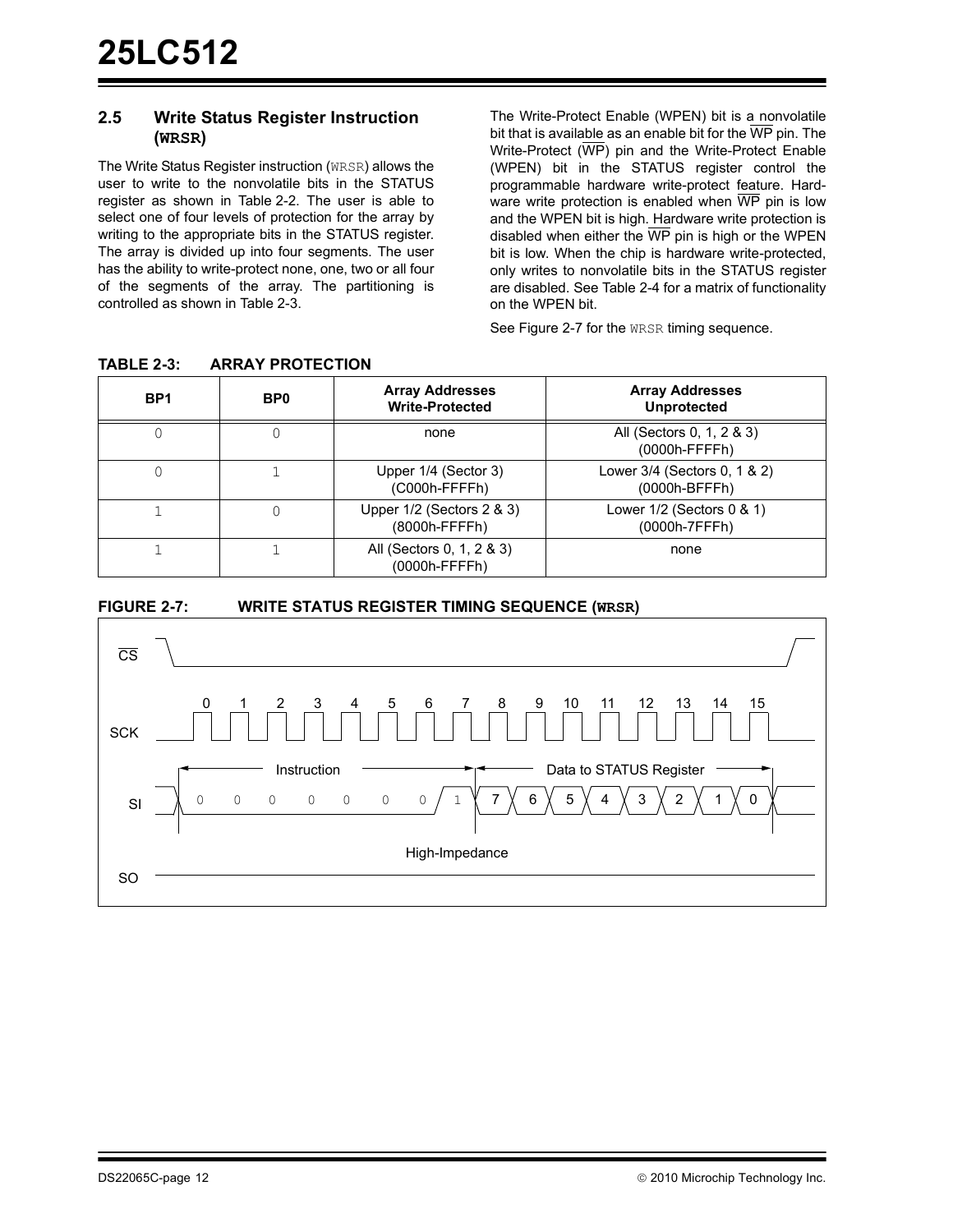### **2.6 Data Protection**

The following protection has been implemented to prevent inadvertent writes to the array:

- The write enable latch is reset on power-up
- A write enable instruction must be issued to set the write enable latch
- After a byte write, page write or STATUS register write, the write enable latch is reset
- $\overline{\text{CS}}$  must be set high after the proper number of clock cycles to start an internal write cycle
- Access to the array during an internal write cycle is ignored and programming is continued

### **2.7 Power-On State**

The 25LC512 powers on in the following state:

- The device is in low-power Standby mode  $(\overline{CS} = 1)$
- The write enable latch is reset
- SO is in high-impedance state
- A high-to-low-level transition on  $\overline{CS}$  is required to enter active state

### <span id="page-12-0"></span>**TABLE 2-4: WRITE-PROTECT FUNCTIONALITY MATRIX**

| <b>WEL</b><br>(SR bit 1) | <b>WPEN</b><br>(SR bit 7) | <b>WP</b><br>(pin 3) | <b>Protected Blocks</b> | <b>Unprotected Blocks</b> | <b>STATUS Register</b> |
|--------------------------|---------------------------|----------------------|-------------------------|---------------------------|------------------------|
|                          | X                         | X                    | Protected               | Protected                 | Protected              |
|                          |                           | X                    | Protected               | Writable                  | Writable               |
|                          |                           | (low)                | Protected               | Writable                  | Protected              |
|                          |                           | (high)               | Protected               | Writable                  | Writable               |

 $x =$  don't care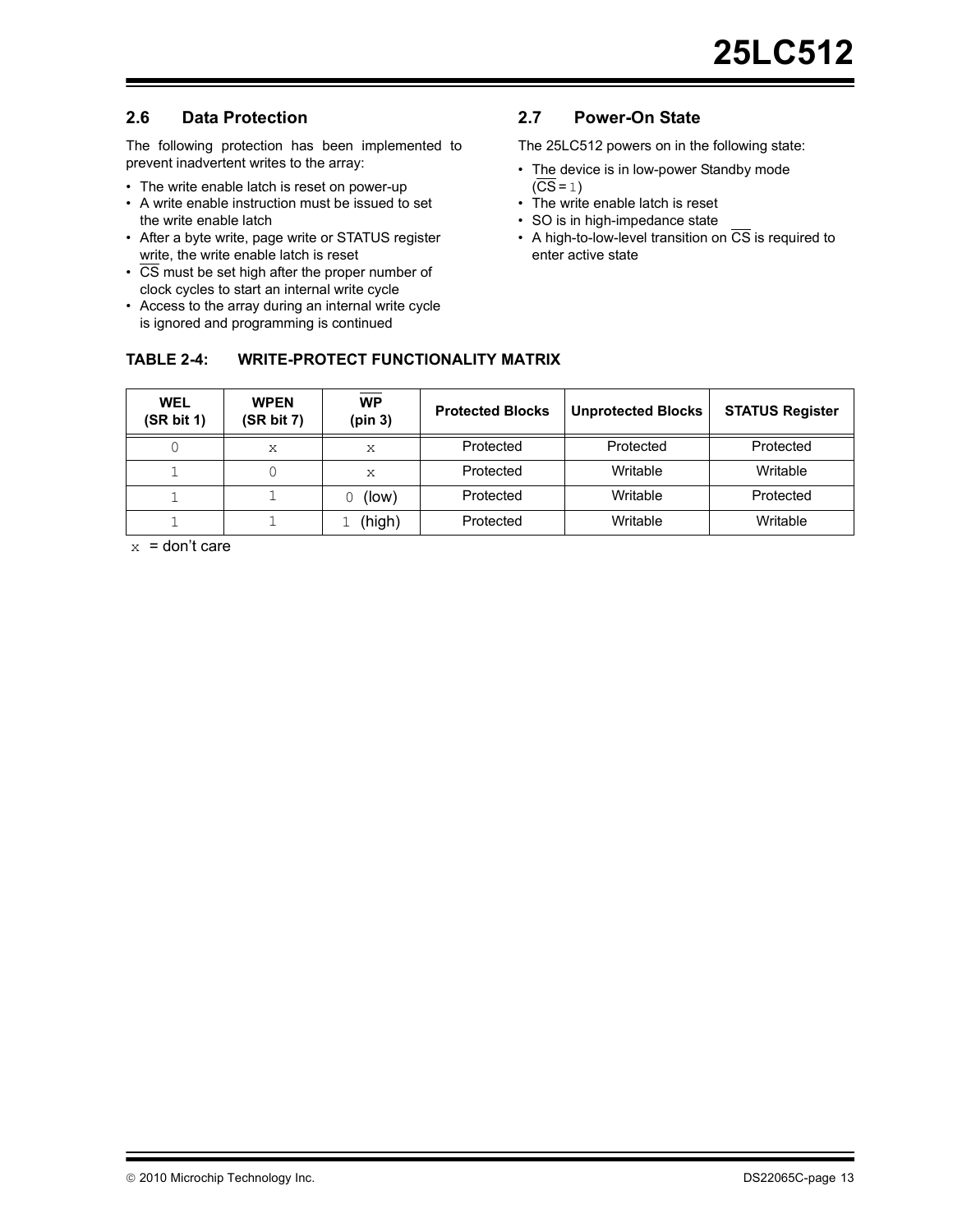### **2.8 PAGE ERASE**

The PAGE ERASE instruction will erase all bits (FFh) inside the given page. A Write Enable (WREN) instruction must be given prior to attempting a PAGE ERASE. This is done by setting  $\overline{CS}$  low and then clocking out the proper instruction into the 25LC512. After all eight bits of the instruction are transmitted, the  $\overline{\text{CS}}$  must be brought high to set the write enable latch.

The PAGE ERASE instruction is entered by driving  $\overline{\text{CS}}$ low, followed by the instruction code ([Figure 2-8\)](#page-13-0) and two address bytes. Any address inside the page to be erased is a valid address.

CS must then be driven high after the last bit of the address or the PAGE ERASE will not execute. Once the  $\overline{CS}$  is driven high the self-timed PAGE ERASE cycle is started. The WIP bit in the STATUS register can be read to determine when the PAGE ERASE cycle is complete.

If a PAGE ERASE instruction is given to an address that has been protected by the Block Protect bits (BP0, BP1) then the sequence will be aborted and no erase will occur.



#### <span id="page-13-0"></span>**FIGURE 2-8: PAGE ERASE SEQUENCE**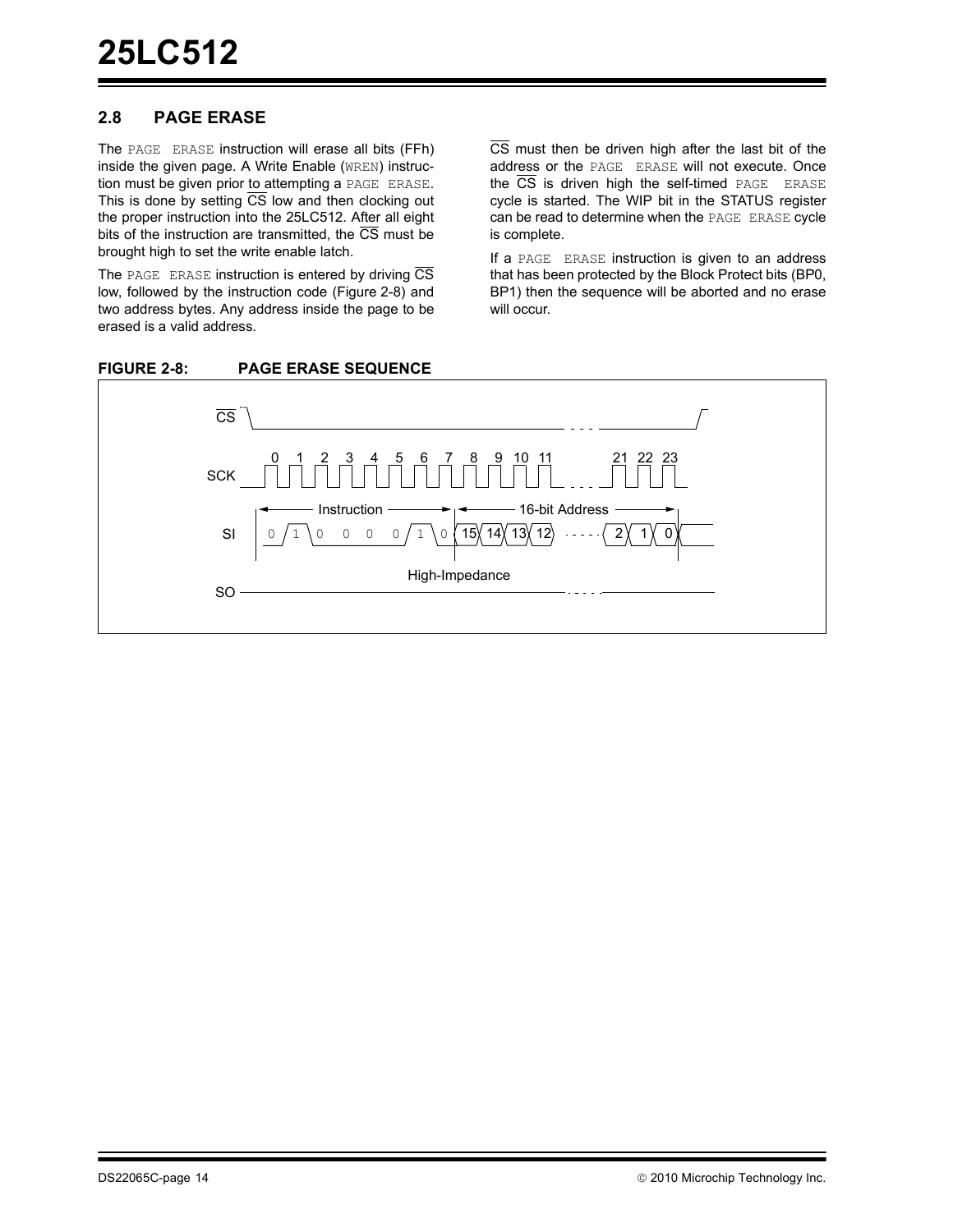### **2.9 SECTOR ERASE**

The SECTOR ERASE instruction will erase all bits (FFh) inside the given sector. A Write Enable (WREN) instruction must be given prior to attempting a SECTOR ERASE. This is done by setting  $\overline{\text{CS}}$  low and then clocking out the proper instruction into the 25LC512. After all eight bits of the instruction are transmitted, the CS must be brought high to set the write enable latch.

The SECTOR ERASE instruction is entered by driving CS low, followed by the instruction code [\(Figure 2-9\)](#page-14-0) and two address bytes. Any address inside the sector to be erased is a valid address.

CS must then be driven high after the last bit of the address or the SECTOR ERASE will not execute. Once the  $\overline{CS}$  is driven high the self-timed SECTOR ERASE cycle is started. The WIP bit in the STATUS register can be read to determine when the SECTOR ERASE cycle is complete.

If a SECTOR ERASE instruction is given to an address that has been protected by the Block Protect bits (BP0, BP1) then the sequence will be aborted and no erase will occur.

See [Table 2-3](#page-11-0) for Sector Addressing.



#### <span id="page-14-0"></span>**FIGURE 2-9: SECTOR ERASE SEQUENCE**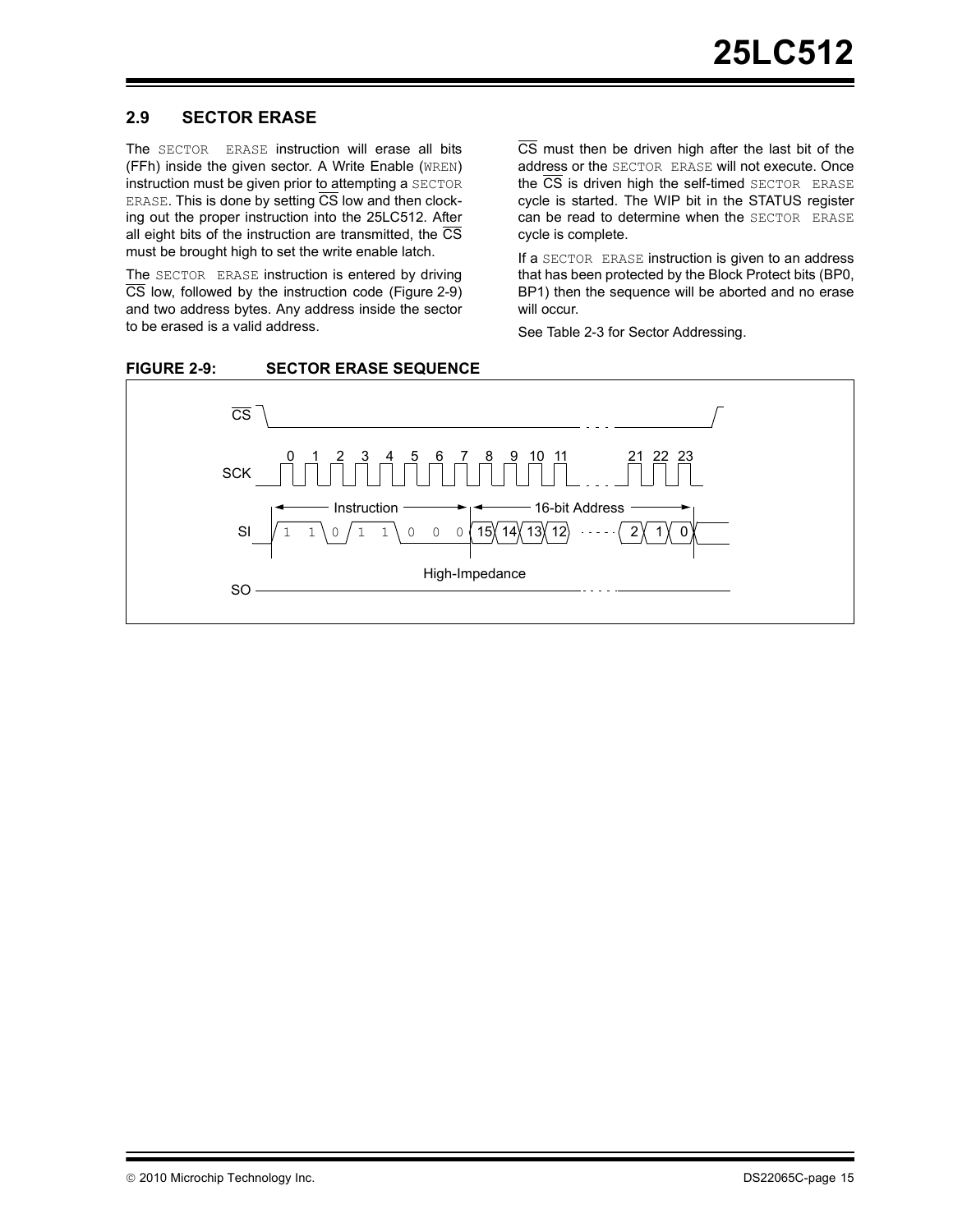### **2.10 CHIP ERASE**

The CHIP ERASE instruction will erase all bits (FFh) in the array. A Write Enable (WREN) instruction must be given prior to executing a CHIP ERASE. This is done by setting  $\overline{CS}$  low and then clocking out the proper instruction into the 25LC512. After all eight bits of the instruction are transmitted, the  $\overline{CS}$  must be brought high to set the write enable latch.

The CHIP ERASE instruction is entered by driving the CS low, followed by the instruction code ([Figure 2-10\)](#page-15-0) onto the SI line.

<span id="page-15-0"></span>**FIGURE 2-10: CHIP ERASE SEQUENCE**

The  $\overline{\text{CS}}$  pin must be driven high after the eighth bit of the instruction code has been given or the CHIP ERASE instruction will not be executed. Once the  $\overline{\text{CS}}$ pin is driven high the self-timed CHIP ERASE instruction begins. While the device is executing the CHIP ERASE instruction the WIP bit in the STATUS register can be read to determine when the CHIP ERASE instruction is complete.

The CHIP ERASE instruction is ignored if either of the Block Protect bits (BP0, BP1) are not 0, meaning ¼, ½, or all of the array is protected.

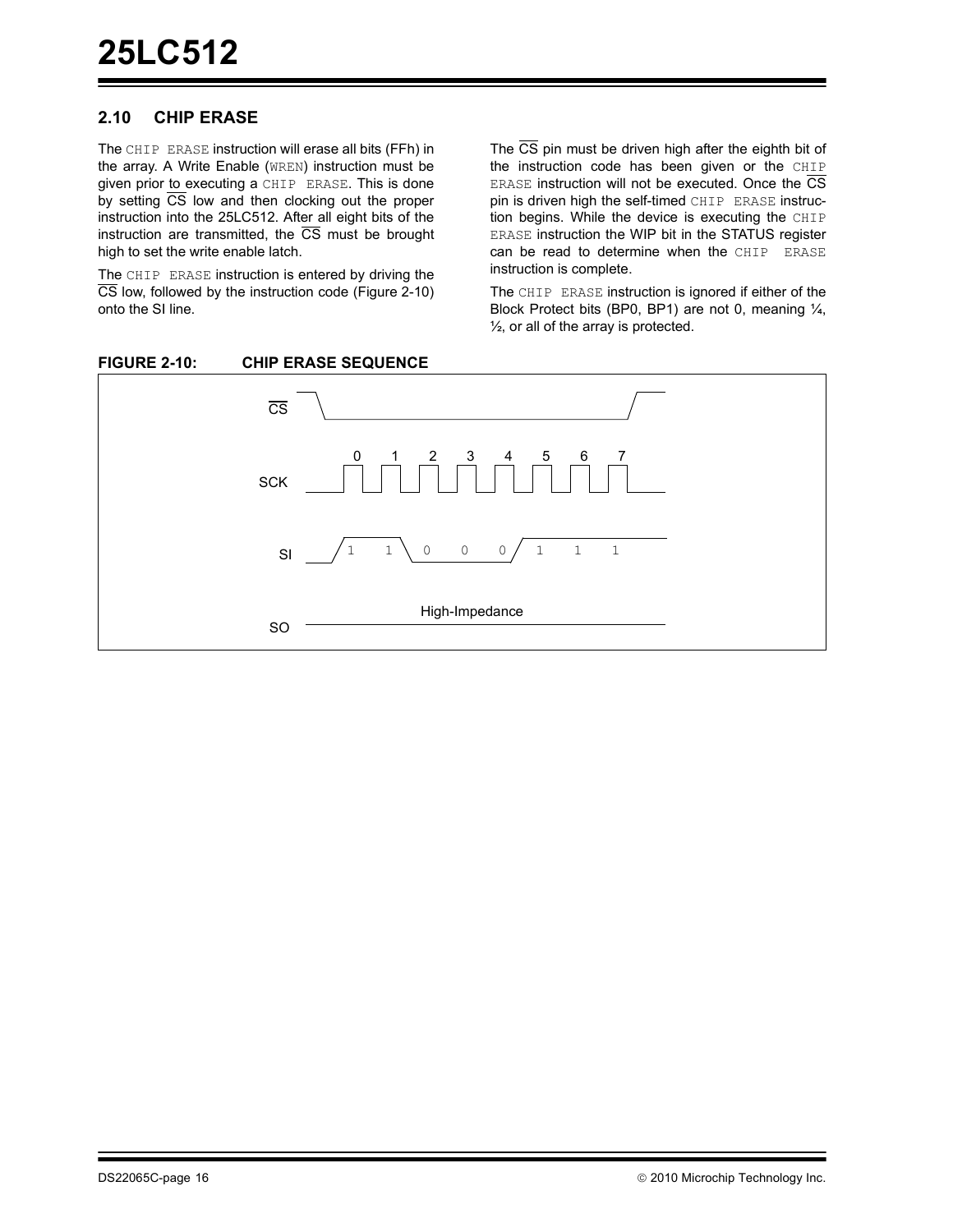### **2.11 DEEP POWER-DOWN MODE**

Deep Power-Down mode of the 25LC512 is its lowest power consumption state. The device will not respond to any of the Read or Write commands while in Deep Power-Down mode, and therefore it can be used as an additional software write protection feature.

The Deep Power-Down mode is entered by driving CS low, followed by the instruction code ([Figure 2-11](#page-16-0)) onto the SI line, followed by driving  $\overline{\text{CS}}$  high.

If the  $\overline{CS}$  pin is not driven high after the eighth bit of the instruction code has been given, the device will not execute Deep power-down. Once the CS line is driven high there is a delay  $(T_{DP})$  before the current settles to its lowest consumption.

All instructions given during Deep Power-Down mode are ignored except the Read Electronic Signature command (RDID). The RDID command will release the device from Deep power-down and outputs the electronic signature on the SO pin, and then returns the device to Standby mode after delay  $(T_{RFI})$ 

Deep Power-Down mode automatically releases at device power-down. Once power is restored to the device it will power-up in the Standby mode.

<span id="page-16-0"></span>

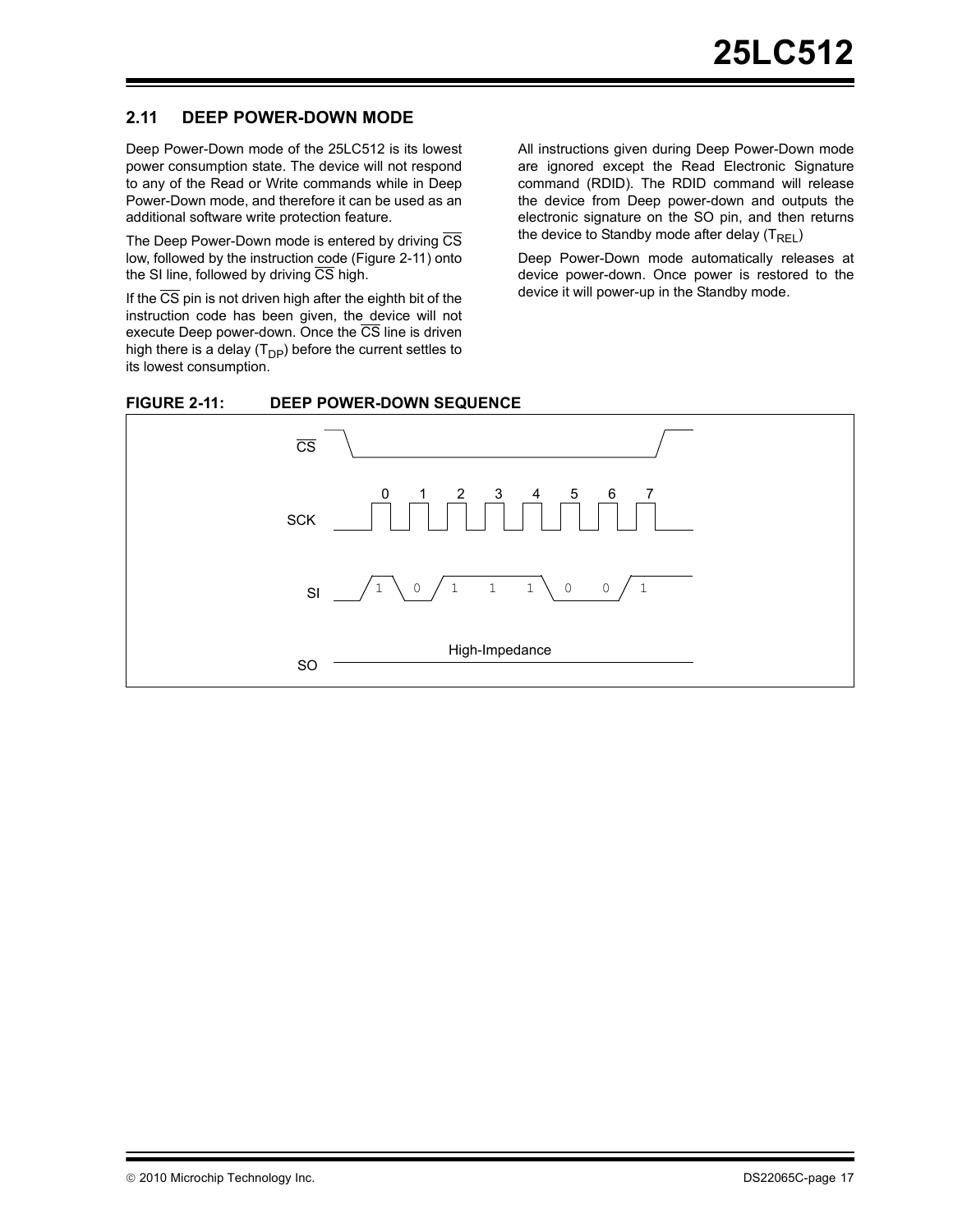### **2.12 RELEASE FROM DEEP POWER-DOWN AND READ ELECTRONIC SIGNATURE**

Once the device has entered Deep Power-Down mode all instructions are ignored except the Release from Deep Power-down and Read Electronic Signature command. This command can also be used when the device is not in Deep power-down to read the electronic signature out on the SO pin unless another command is being executed such as Erase, Program or Write Status Register.

Release from Deep Power-Down mode and Read Electronic Signature is entered by driving  $\overline{CS}$  low, followed by the RDID instruction code [\(Figure 2-12](#page-17-1)) and then a dummy address of 16 bits (A15-A0). After the last bit of the dummy address is clock in, the 8-bit Electronic Signature is clocked out on the SO pin.

After the signature has been read out at least once, the sequence can be terminated by driving  $\overline{CS}$  high. The device will then return to Standby mode and will wait to be selected so it can be given new instructions. If additional clock cycles are sent after the electronic signature has been read once, it will continue to output the signature on the SO line until the sequence is terminated.

<span id="page-17-1"></span>**FIGURE 2-12: RELEASE FROM DEEP POWER-DOWN AND READ ELECTRONIC SIGNATURE**



Driving CS high after the 8-bit RDID command but before the Electronic Signature has been transmitted will still ensure the device will be taken out of Deep Power-Down mode. However, there is a delay  $T_{RF}$  that occurs before the device returns to Standby mode  $(I_{CCS})$ , as shown in [Figure 2-13.](#page-17-0)

#### <span id="page-17-0"></span>**FIGURE 2-13: RELEASE FROM DEEP POWER-DOWN AND READ ELECTRONIC SIGNATURE**

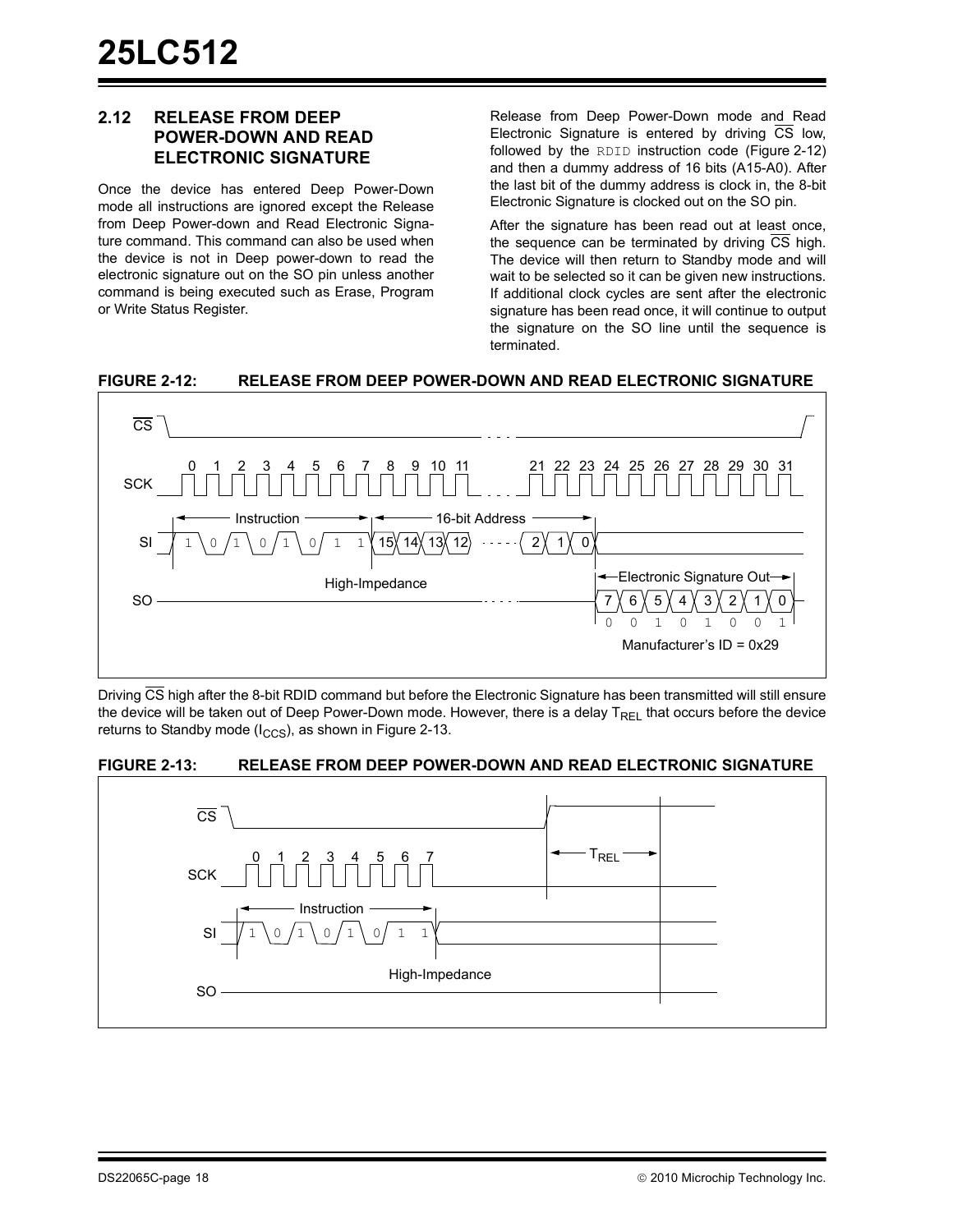### **3.0 PIN DESCRIPTIONS**

The descriptions of the pins are listed in [Table 3-1.](#page-18-0)

| <b>Name</b>            | <b>Pin Number</b> | <b>Function</b>    |
|------------------------|-------------------|--------------------|
| $\overline{\text{CS}}$ |                   | Chip Select Input  |
| <b>SO</b>              | $\overline{2}$    | Serial Data Output |
| <b>WP</b>              | 3                 | Write-Protect Pin  |
| Vss                    | 4                 | Ground             |
| SI                     | 5                 | Serial Data Input  |
| <b>SCK</b>             | 6                 | Serial Clock Input |
| <b>HOLD</b>            | 7                 | Hold Input         |
| Vcc                    | 8                 | Supply Voltage     |

<span id="page-18-0"></span>

| TABLE 3-1: | <b>PIN FUNCTION TABLE</b> |
|------------|---------------------------|
|            |                           |

### **3.1 Chip Select (CS)**

A low level on this pin selects the device. A high level deselects the device and forces it into Standby mode. However, a programming cycle which is already initiated or in progress will be completed, regardless of the  $\overline{CS}$  input signal. If  $\overline{CS}$  is brought high during a program cycle, the device will go into Standby mode as soon as the programming cycle is complete. When the device is deselected, SO goes to the high-impedance state, allowing multiple parts to share the same SPI bus. A low-to-high transition on  $\overline{CS}$  after a valid write sequence initiates an internal write cycle. After powerup, a low level on  $\overline{CS}$  is required prior to any sequence being initiated.

### **3.2 Serial Output (SO)**

The SO pin is used to transfer data out of the 25LC512. During a read cycle, data is shifted out on this pin after the falling edge of the serial clock.

### **3.3 Write-Protect (WP)**

This pin is used in conjunction with the WPEN bit in the STATUS register to prohibit writes to the nonvolatile bits in the STATUS register. When WP is low and WPEN is high, writing to the nonvolatile bits in the STATUS register is disabled. All other operations function normally. When  $\overline{WP}$  is high, all functions, including writes to the nonvolatile bits in the STATUS register, operate normally. If the WPEN bit is set, WP low during a STATUS register write sequence will disable writing to the STATUS register. If an internal write cycle has already begun, WP going low will have no effect on the write.

The WP pin function is blocked when the WPEN bit in the STATUS register is low. This allows the user to install the 25LC512 in a system with  $\overline{\text{WP}}$  pin grounded and still be able to write to the STATUS register. The WP pin functions will be enabled when the WPEN bit is set high.

### **3.4 Serial Input (SI)**

The SI pin is used to transfer data into the device. It receives instructions, addresses and data. Data is latched on the rising edge of the serial clock.

### **3.5 Serial Clock (SCK)**

The SCK is used to synchronize the communication between a master and the 25LC512. Instructions, addresses or data present on the SI pin are latched on the rising edge of the clock input, while data on the SO pin is updated after the falling edge of the clock input.

### **3.6 Hold (HOLD)**

The HOLD pin is used to suspend transmission to the 25LC512 while in the middle of a serial sequence without having to re-transmit the entire sequence over again. It must be held high any time this function is not being used. Once the device is selected and a serial sequence is underway, the HOLD pin may be pulled low to pause further serial communication without resetting the serial sequence.

The HOLD pin should be brought low while SCK is low, otherwise the HOLD function will not be invoked until the next SCK high-to-low transition. The 25LC512 must remain selected during this sequence. The SI and SCK levels are "don't cares" during the time the device is paused and any transitions on these pins will be ignored. To resume serial communication, HOLD should be brought high while the SCK pin is low, otherwise serial communication will not be resumed until the next SCK high-to-low transition.

The SO line will tri-state immediately upon a high-tolow transition of the HOLD pin, and will begin outputting again immediately upon a subsequent low-to-high transition of the HOLD pin, independent of the state of SCK.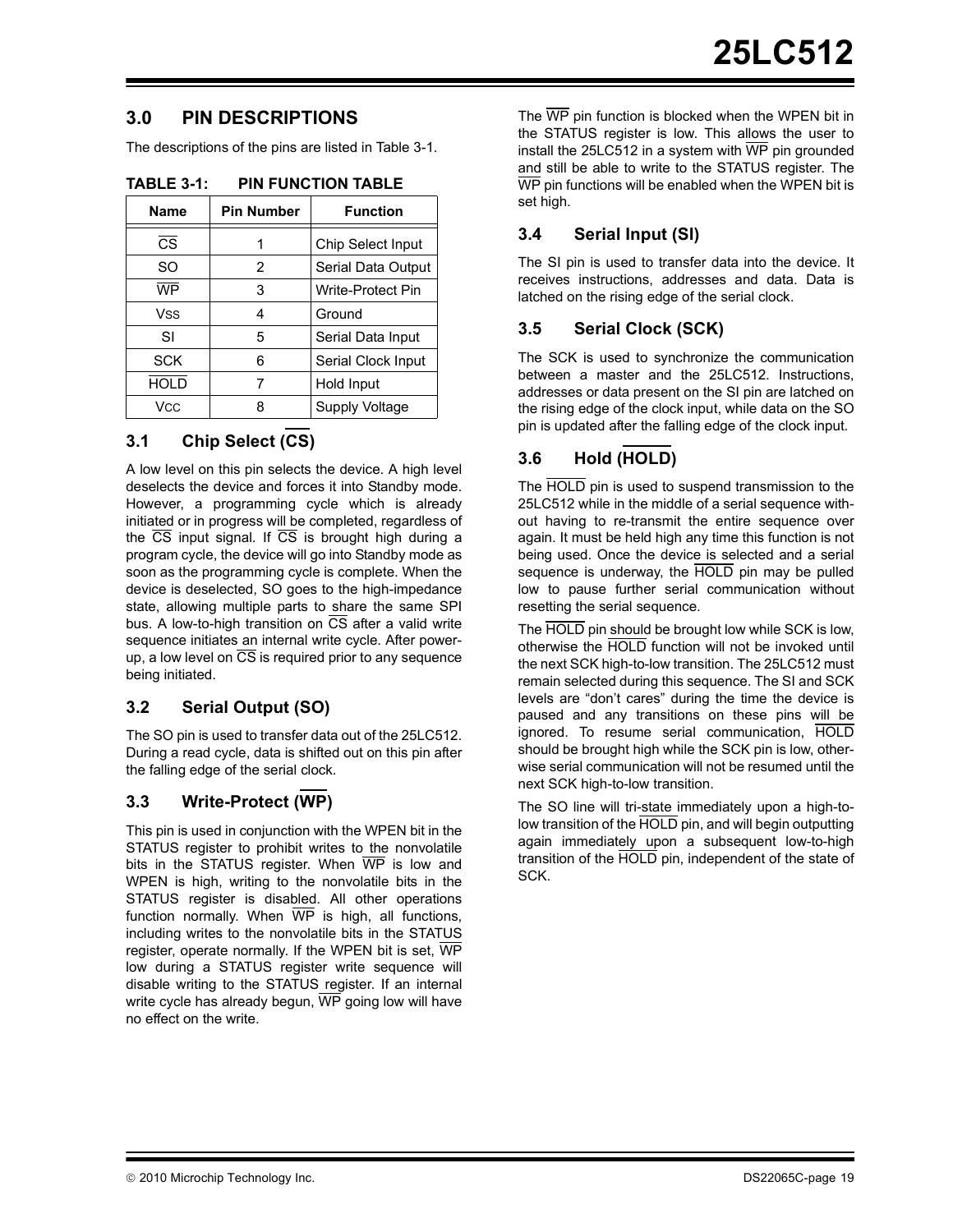### **4.0 PACKAGING INFORMATION**

### **4.1 Package Marking Information**

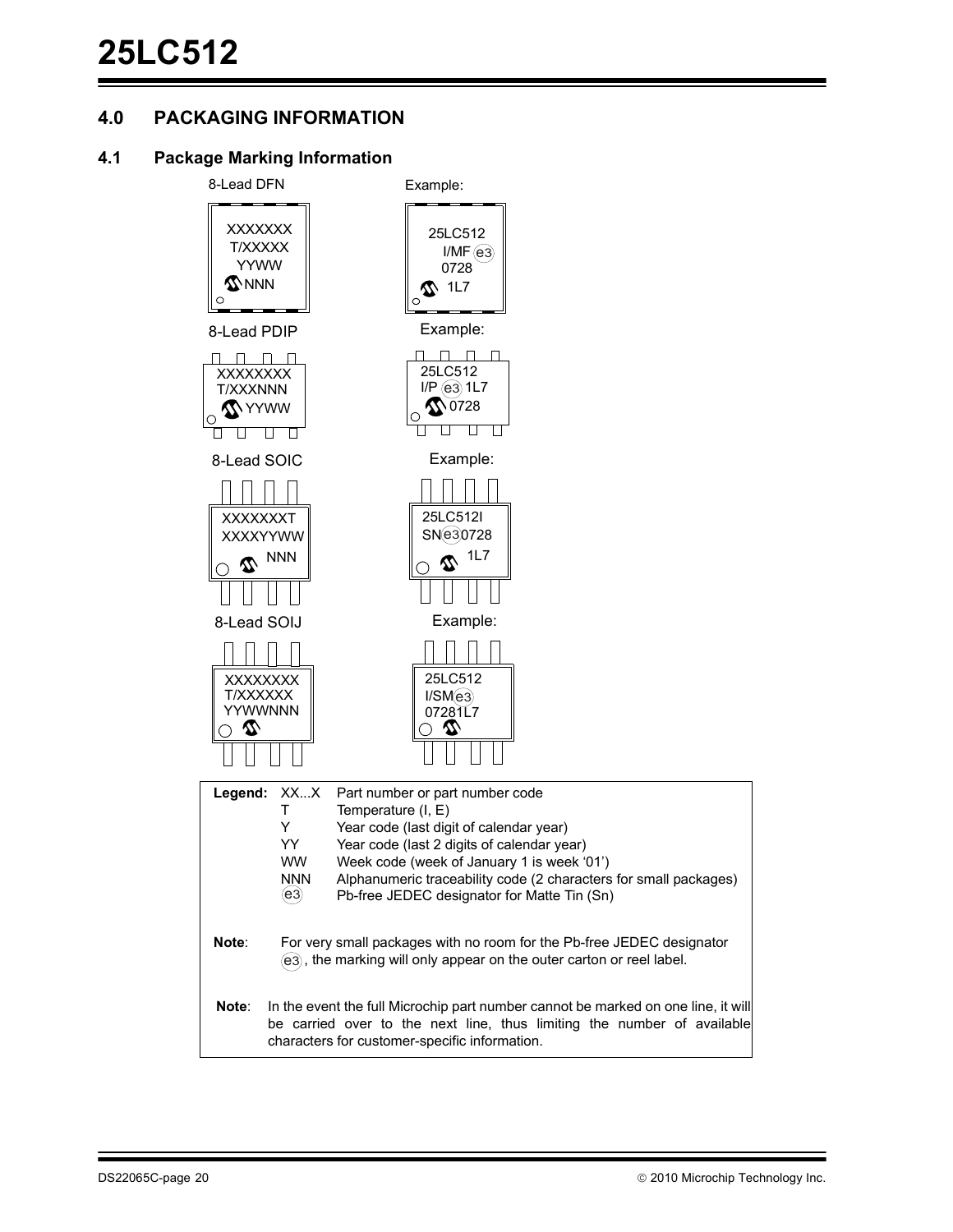

### 8-Lead Plastic Dual Flat. No Lead Package (MF) – 6x5 mm Body [DFN-S]

Note: For the most current package drawings, please see the Microchip Packaging Specification located at http://www.microchip.com/packaging

|                           | <b>Units</b>     |            | <b>MILLIMETERS</b> |      |
|---------------------------|------------------|------------|--------------------|------|
|                           | Dimension Limits | <b>MIN</b> | <b>NOM</b>         | MAX  |
| Number of Pins            | N                |            | 8                  |      |
| Pitch                     | e                |            | 1.27 BSC           |      |
| Overall Height            | A                | 0.80       | 0.85               | 1.00 |
| Standoff                  | A1               | 0.00       | 0.01               | 0.05 |
| <b>Contact Thickness</b>  | A3               | 0.20 REF   |                    |      |
| Overall Length            | D                | 5.00 BSC   |                    |      |
| Overall Width             | E                |            | 6.00 BSC           |      |
| <b>Exposed Pad Length</b> | D <sub>2</sub>   | 3.90       | 4.00               | 4.10 |
| <b>Exposed Pad Width</b>  | E <sub>2</sub>   | 2.20       | 2.30               | 2.40 |
| <b>Contact Width</b>      | h                | 0.35       | 0.40               | 0.48 |
| Contact Length            |                  | 0.50       | 0.60               | 0.75 |
| Contact-to-Exposed Pad    | Κ                | 0.20       |                    |      |

#### Notes:

- 1. Pin 1 visual index feature may vary, but must be located within the hatched area.
- 2. Package may have one or more exposed tie bars at ends.
- 3. Package is saw singulated.
- 4. Dimensioning and tolerancing per ASME Y14.5M.

BSC: Basic Dimension. Theoretically exact value shown without tolerances.

REF: Reference Dimension, usually without tolerance, for information purposes only.

Microchip Technology Drawing C04-122B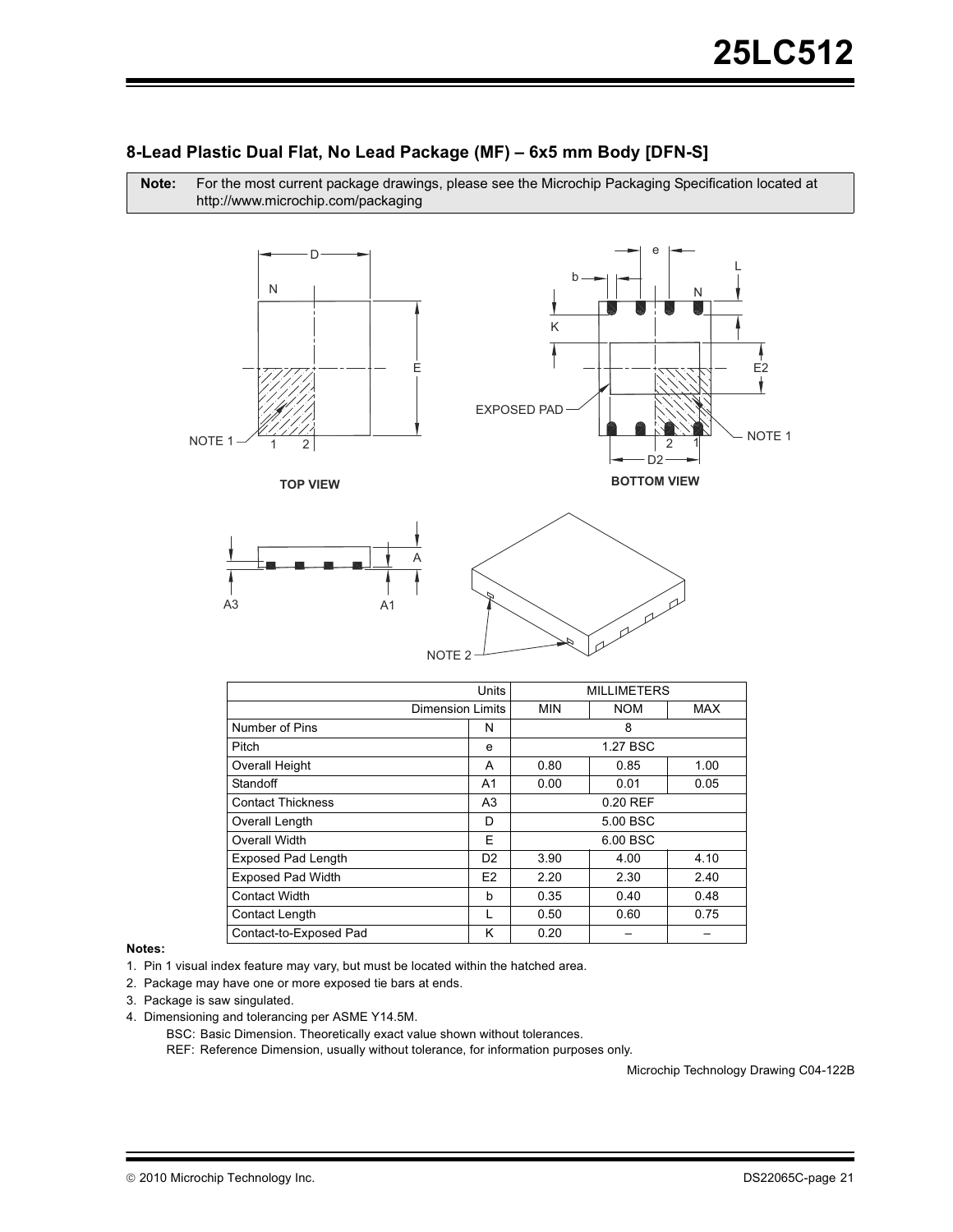8-Lead Plastic Dual Flat, No Lead Package (MF) - 6x5 mm Body [DFN-S]

Note: For the most current package drawings, please see the Microchip Packaging Specification located at http://www.microchip.com/packaging



RECOMMENDED LAND PATTERN



| Units                      |                |            | <b>MILLIMETERS</b> |            |
|----------------------------|----------------|------------|--------------------|------------|
| Dimension Limits           |                | <b>MIN</b> | <b>NOM</b>         | <b>MAX</b> |
| <b>Contact Pitch</b>       | Е              | 1.27 BSC   |                    |            |
| Optional Center Pad Width  | W <sub>2</sub> |            |                    | 2.40       |
| Optional Center Pad Length | Т2             |            |                    | 4.10       |
| <b>Contact Pad Spacing</b> |                |            | 5.60               |            |
| Contact Pad Width (X8)     | X1             |            |                    | 0.45       |
| Contact Pad Length (X8)    | ٧1             |            |                    | 1.10       |

Notes:

1. Dimensioning and tolerancing per ASME Y14.5M

BSC: Basic Dimension. Theoretically exact value shown without tolerances.

Microchip Technology Drawing No. C04-2122A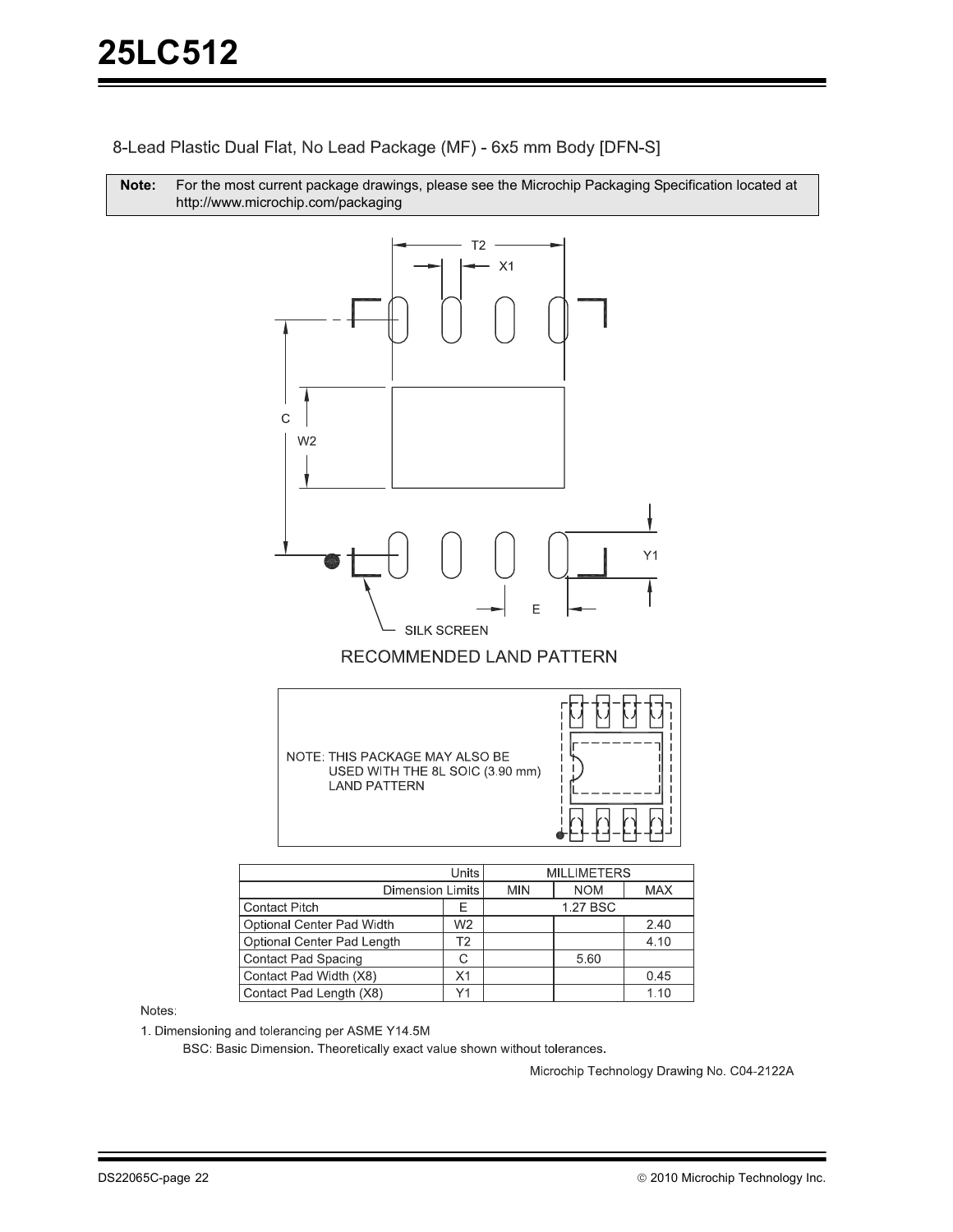

Note: For the most current package drawings, please see the Microchip Packaging Specification located at

### 8-Lead Plastic Dual In-Line (P) – 300 mil Body [PDIP]

http://www.microchip.com/packaging

|                              | Units                   |            | <b>INCHES</b> |      |
|------------------------------|-------------------------|------------|---------------|------|
|                              | <b>Dimension Limits</b> | <b>MIN</b> | <b>NOM</b>    | MAX  |
| Number of Pins               | N                       |            | 8             |      |
| Pitch                        | e                       |            | .100 BSC      |      |
| Top to Seating Plane         | A                       |            |               | .210 |
| Molded Package Thickness     | A2                      | .115       | .130          | .195 |
| <b>Base to Seating Plane</b> | A1                      | .015       |               |      |
| Shoulder to Shoulder Width   | E                       | .290       | .310          | .325 |
| Molded Package Width         | E <sub>1</sub>          | .240       | .250          | .280 |
| Overall Length               | D                       | .348       | .365          | .400 |
| Tip to Seating Plane         |                         | .115       | .130          | .150 |
| <b>Lead Thickness</b>        | C                       | .008       | .010          | .015 |
| <b>Upper Lead Width</b>      | b1                      | .040       | .060          | .070 |
| Lower Lead Width             | b                       | .014       | .018          | .022 |
| Overall Row Spacing §        | eВ                      |            |               | .430 |

#### Notes:

1. Pin 1 visual index feature may vary, but must be located with the hatched area.

2. § Significant Characteristic.

3. Dimensions D and E1 do not include mold flash or protrusions. Mold flash or protrusions shall not exceed .010" per side.

4. Dimensioning and tolerancing per ASME Y14.5M.

BSC: Basic Dimension. Theoretically exact value shown without tolerances.

Microchip Technology Drawing C04-018B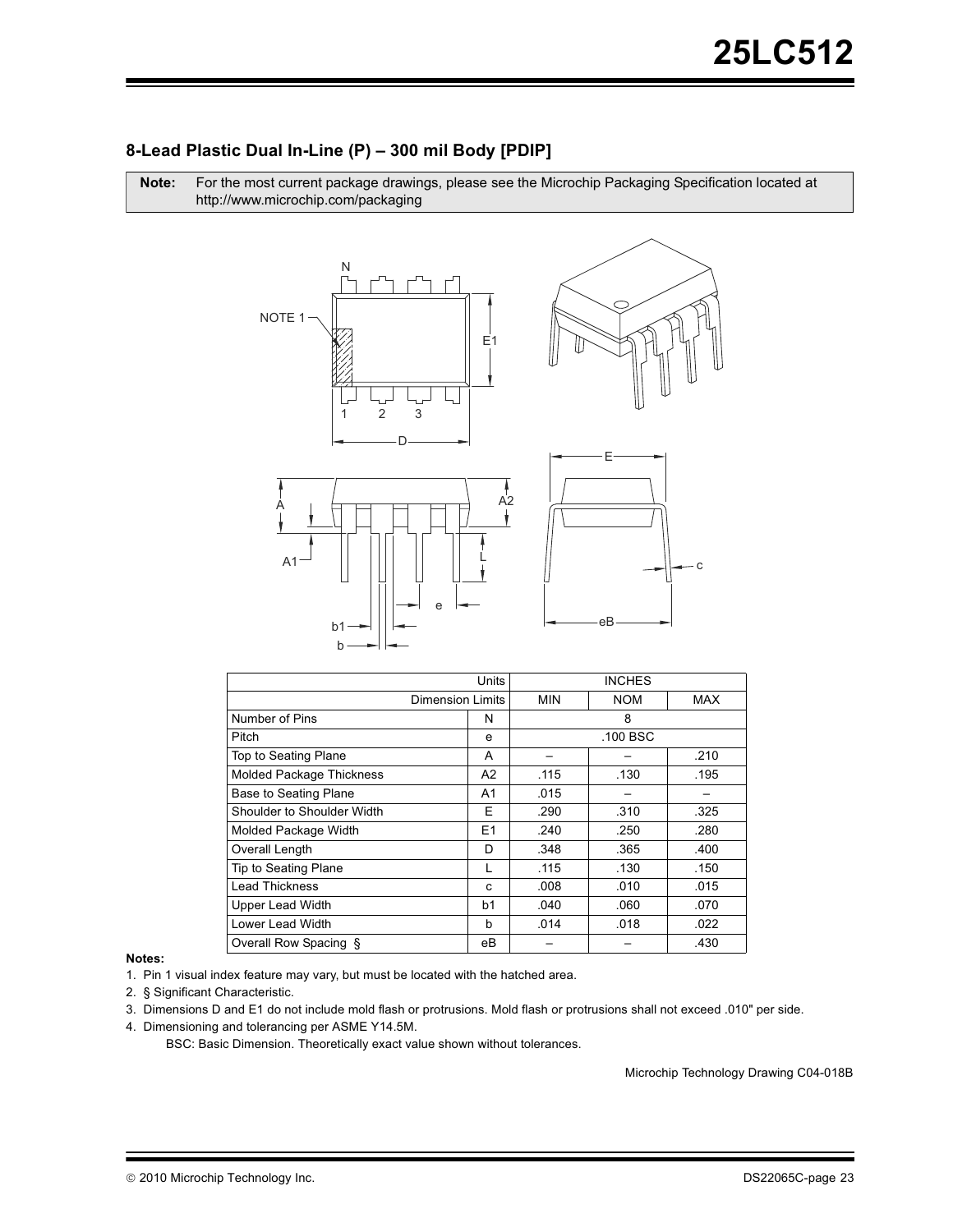### **8-Lead Plastic Small Outline (SN) – Narrow, 3.90 mm Body [SOIC]**

Note: For the most current package drawings, please see the Microchip Packaging Specification located at http://www.microchip.com/packaging



|                                 | Units                   |             | <b>MILLIMETERS</b> |              |  |
|---------------------------------|-------------------------|-------------|--------------------|--------------|--|
|                                 | <b>Dimension Limits</b> | <b>MIN</b>  | <b>NOM</b>         | MAX          |  |
| Number of Pins                  | N                       |             | 8                  |              |  |
| Pitch                           | e                       |             | 1.27 BSC           |              |  |
| Overall Height                  | A                       |             |                    | 1.75         |  |
| <b>Molded Package Thickness</b> | A <sub>2</sub>          | 1.25        |                    |              |  |
| Standoff §                      | A <sub>1</sub>          | 0.10        |                    | 0.25         |  |
| Overall Width                   | E                       | 6.00 BSC    |                    |              |  |
| Molded Package Width            | E1                      | 3.90 BSC    |                    |              |  |
| Overall Length                  | D                       | 4.90 BSC    |                    |              |  |
| Chamfer (optional)              | h                       | 0.25        |                    | 0.50         |  |
| Foot Length                     | L                       | 0.40        |                    | 1.27         |  |
| Footprint                       | L1                      |             | 1.04 REF           |              |  |
| Foot Angle                      | $\phi$                  | $0^{\circ}$ |                    | $8^\circ$    |  |
| <b>Lead Thickness</b>           | C                       | 0.17        |                    | 0.25         |  |
| <b>Lead Width</b>               | b                       | 0.31        |                    | 0.51         |  |
| Mold Draft Angle Top            | $\alpha$                | $5^{\circ}$ |                    | $15^{\circ}$ |  |
| Mold Draft Angle Bottom         | β                       | $5^{\circ}$ |                    | $15^{\circ}$ |  |

#### Notes:

1. Pin 1 visual index feature may vary, but must be located within the hatched area.

2. § Significant Characteristic.

3. Dimensions D and E1 do not include mold flash or protrusions. Mold flash or protrusions shall not exceed 0.15 mm per side.

- 4. Dimensioning and tolerancing per ASME Y14.5M.
	- BSC: Basic Dimension. Theoretically exact value shown without tolerances.

REF: Reference Dimension, usually without tolerance, for information purposes only.

Microchip Technology Drawing C04-057B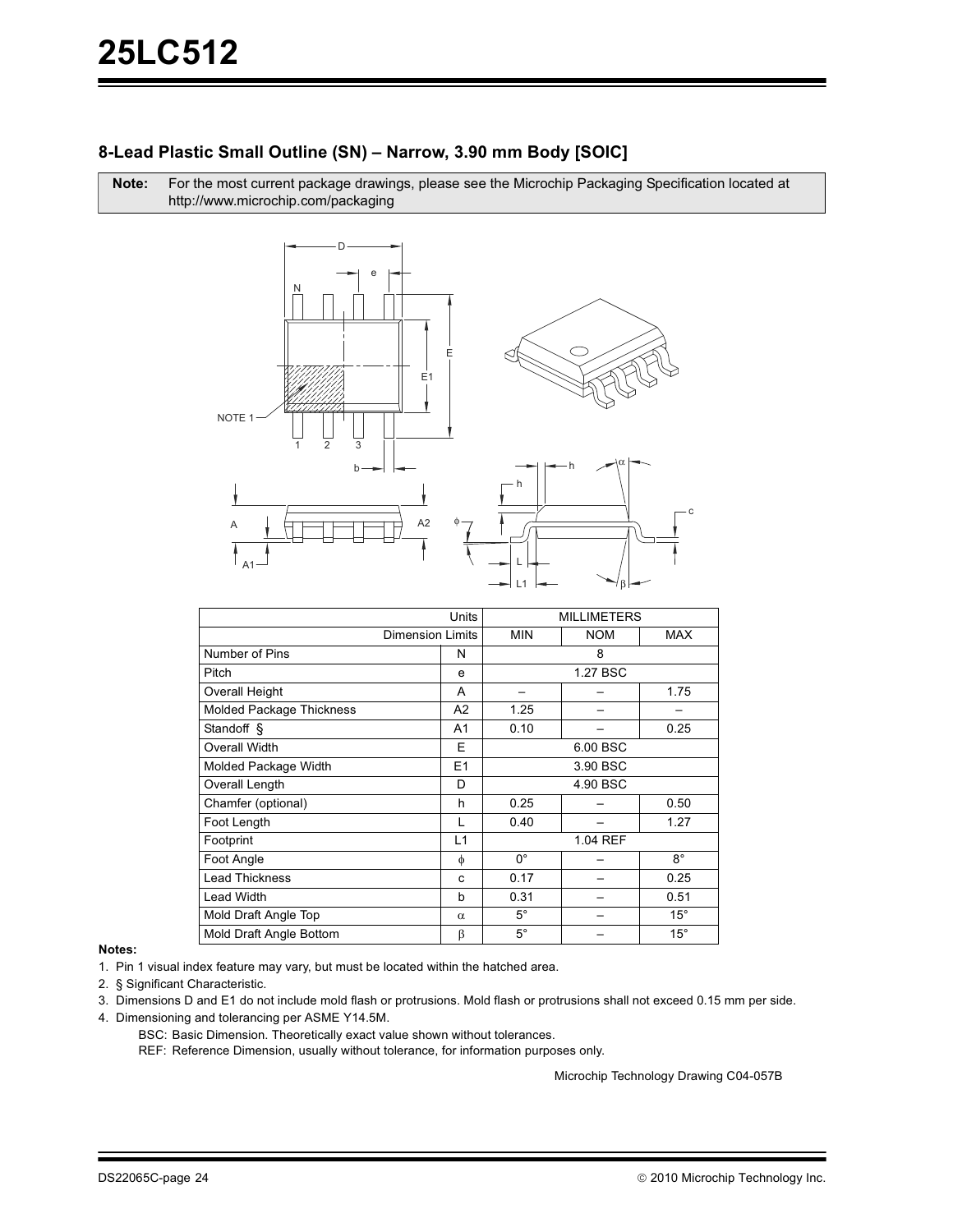### **8-Lead Plastic Small Outline (SN) – Narrow, 3.90 mm Body [SOIC]**

Note: For the most current package drawings, please see the Microchip Packaging Specification located at http://www.microchip.com/packaging



RECOMMENDED LAND PATTERN

| <b>Units</b>            |    |            | <b>MILLIMETERS</b> |            |
|-------------------------|----|------------|--------------------|------------|
| Dimension Limits        |    | <b>MIN</b> | <b>NOM</b>         | <b>MAX</b> |
| <b>Contact Pitch</b>    |    |            | 1.27 BSC           |            |
| Contact Pad Spacing     |    |            | 5.40               |            |
| Contact Pad Width (X8)  | Χ1 |            |                    | 0.60       |
| Contact Pad Length (X8) |    |            |                    | 1.55       |

Notes:

1. Dimensioning and tolerancing per ASME Y14.5M

BSC: Basic Dimension. Theoretically exact value shown without tolerances.

Microchip Technology Drawing No. C04-2057A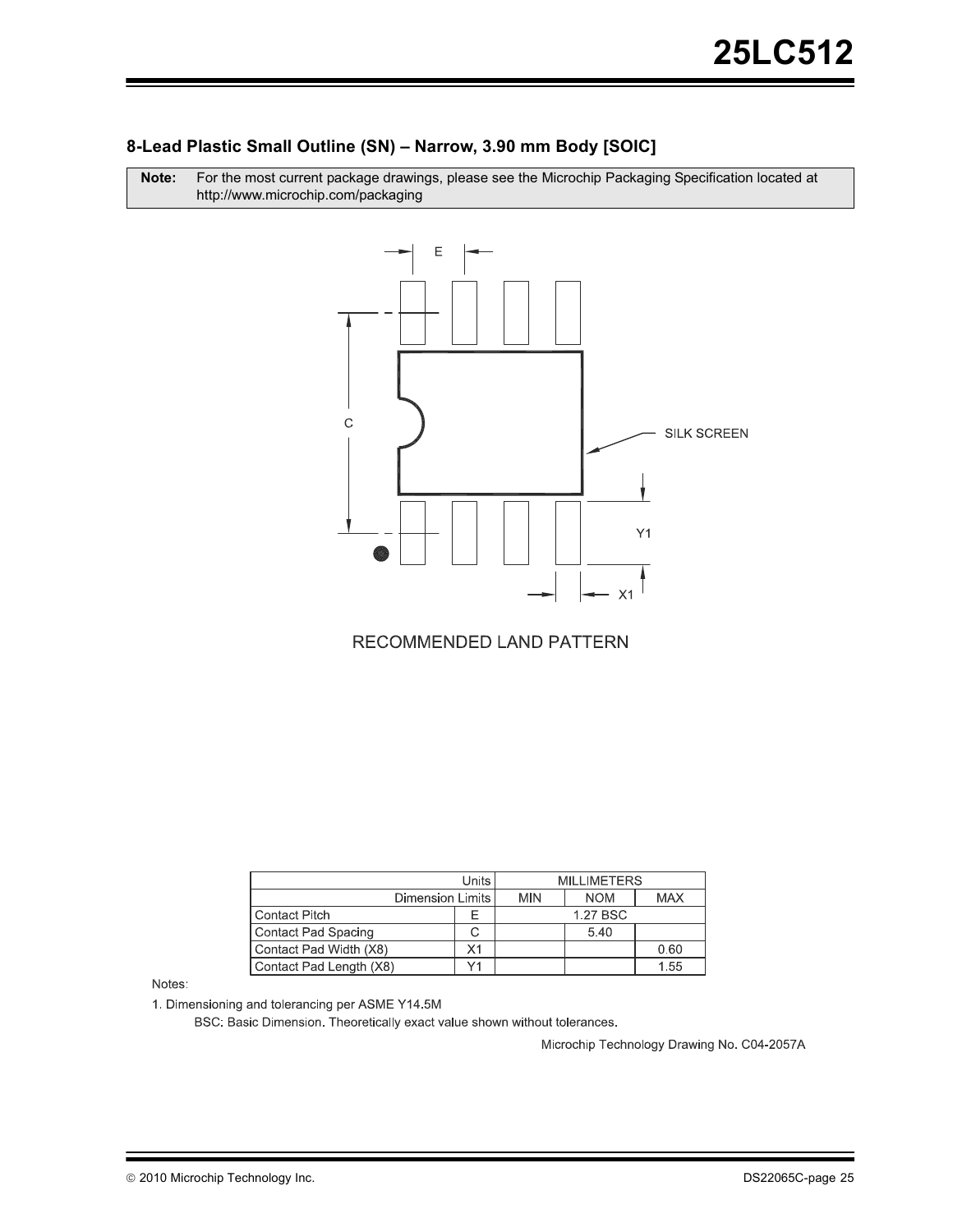### 8-Lead Plastic Small Outline (SM) - Medium, 5.28 mm Body [SOIJ]

**Note:** For the most current package drawings, please see the Microchip Packaging Specification located at http://www.microchip.com/packaging



Microchip Technology Drawing C04-056C Sheet 1 of 2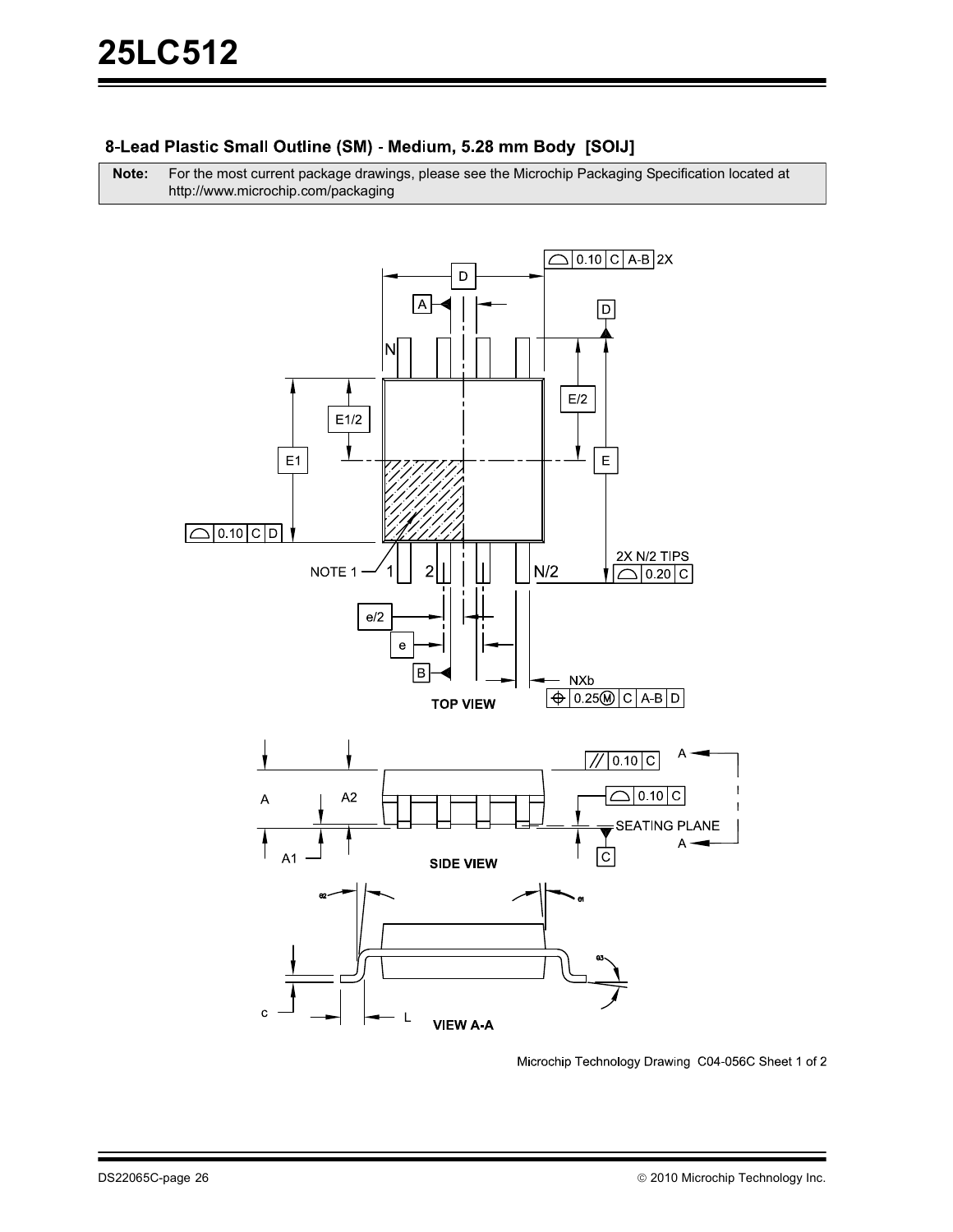### 8-Lead Plastic Small Outline (SM) - Medium, 5.28 mm Body [SOIJ]

**Note:** For the most current package drawings, please see the Microchip Packaging Specification located at http://www.microchip.com/packaging



|                          |    | <b>MILLIMETERS</b> |            |             |
|--------------------------|----|--------------------|------------|-------------|
| <b>Dimension Limits</b>  |    | <b>MIN</b>         | <b>NOM</b> | <b>MAX</b>  |
| Number of Pins           | N  |                    | 8          |             |
| Pitch                    | е  |                    | 1.27 BSC   |             |
| <b>Overall Height</b>    | A  | 1.77               |            | 2.03        |
| Standoff §               | A1 | 0.05               |            | 0.25        |
| Molded Package Thickness | A2 | 1.75               |            | 1.98        |
| Overall Width            | Е  | 7 94 BSC           |            |             |
| Molded Package Width     | E1 | 5.25 BSC           |            |             |
| Overall Length           | D  | 5.26 BSC           |            |             |
| Foot Length              |    | 0.51               |            | 0.76        |
| <b>Lead Thickness</b>    | c  | 0.15               |            | 0.25        |
| <b>Lead Width</b>        | b  | 0.36               |            | 0.51        |
| Mold Draft Angle         | Θ1 |                    |            | $15^\circ$  |
| Lead Angle               | Θ2 | 0°                 |            | $8^{\circ}$ |
| Foot Angle               | Θ3 | 0°                 |            | $8^{\circ}$ |

Notes:

1. SOIJ, JEITA/EIAJ Standard, Formerly called SOIC

2. § Significant Characteristic

3. Dimensions D and E1 do not include mold flash or protrusions. Mold flash or protrusions shall not exceed 0.25mm per side.

Microchip Technology Drawing No. C04-056C Sheet 2 of 2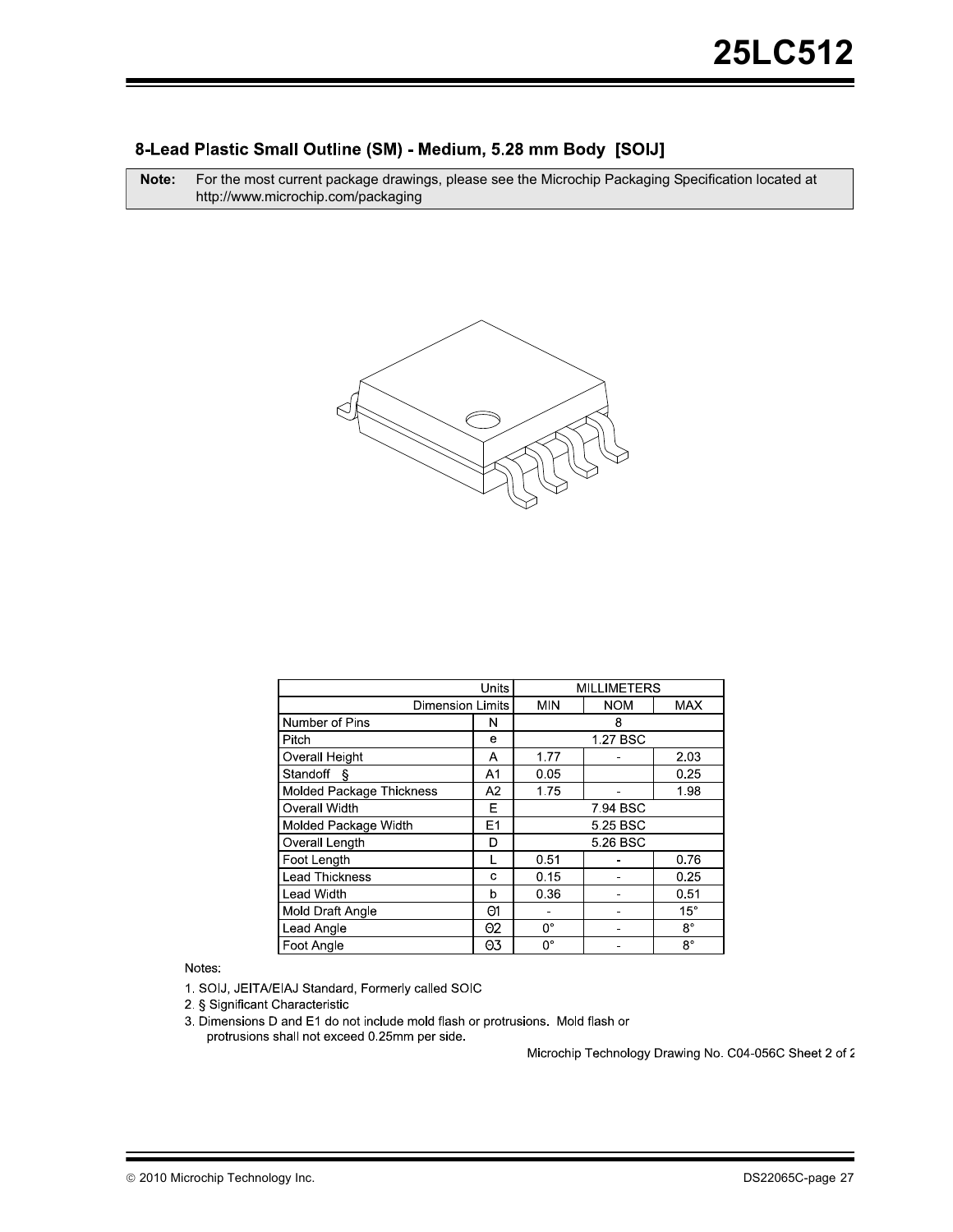8-Lead Plastic Small Outline (SM) - Medium, 5.28 mm Body [SOIJ]

**Note:** For the most current package drawings, please see the Microchip Packaging Specification located at http://www.microchip.com/packaging



| Units                      |    |            | <b>MILLIMETERS</b> |            |
|----------------------------|----|------------|--------------------|------------|
| Dimension Limits           |    | <b>MIN</b> | <b>NOM</b>         | <b>MAX</b> |
| <b>Contact Pitch</b><br>Е  |    |            | 1.27 BSC           |            |
| Overall Width              | 71 |            |                    | 9.00       |
| <b>Contact Pad Spacing</b> | С1 |            | 7.30               |            |
| Contact Pad Width (X8)     | X1 |            |                    | 0.65       |
| Contact Pad Length (X8)    | Υ1 |            |                    | 1.70       |
| Distance Between Pads      | G1 | 5.60       |                    |            |
| Distance Between Pads      | G  | 0.62       |                    |            |

#### Notes:

1. Dimensioning and tolerancing per ASME Y14.5M

BSC: Basic Dimension. Theoretically exact value shown without tolerances.

Microchip Technology Drawing No. C04-2056C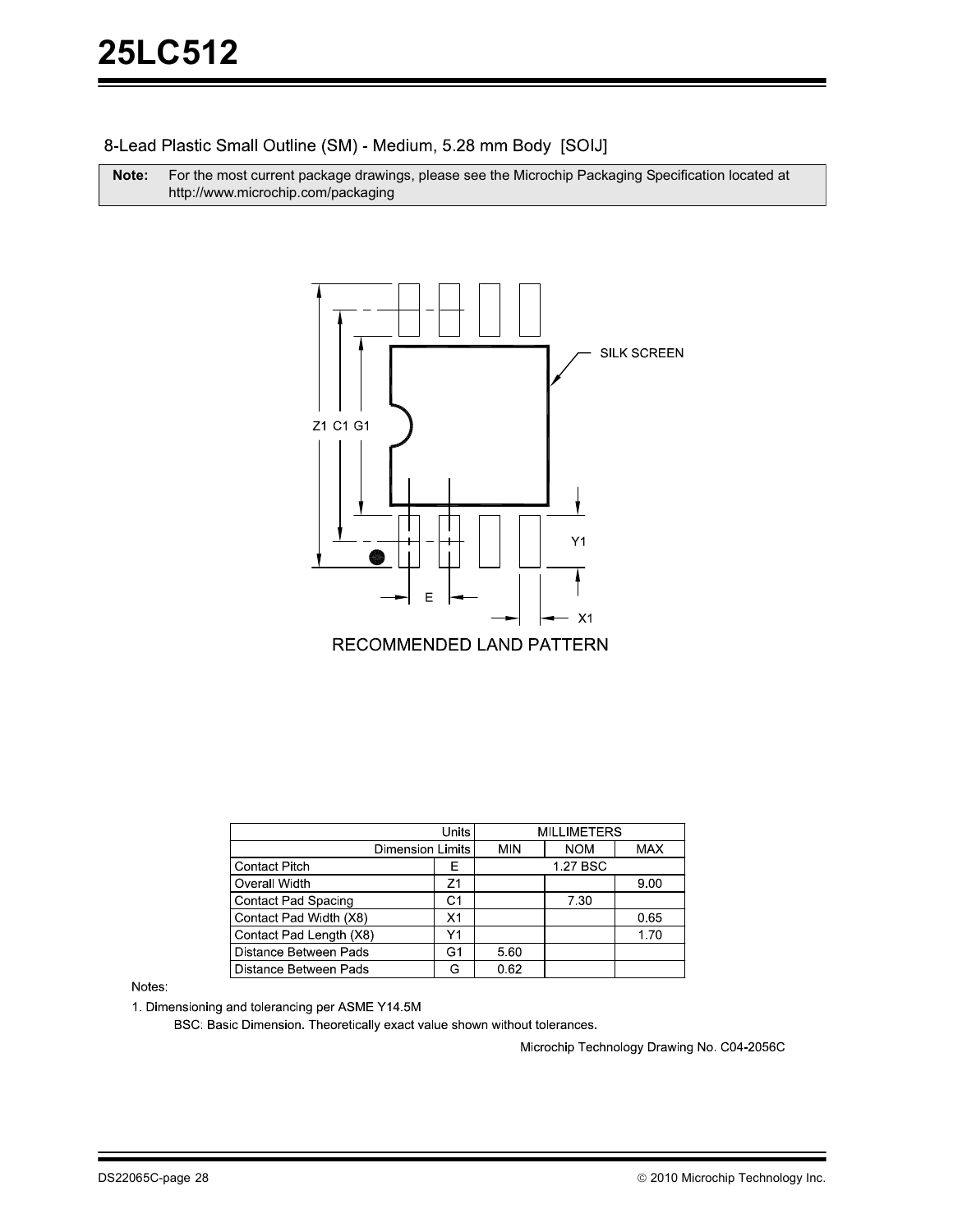### **APPENDIX A: REVISION HISTORY**

#### **Revision A (10/2007)**

Original release.

#### **Revision B (5/2008)**

Modified parameter D006 in Table 1-1; Revised Package Marking Information; Replaced Package Drawings; Revised Product ID section.

#### **Revision C (5/10)**

Revised Table 1-2, Param. No. 25 Conditions; Revised Section 2.2, added note; Updated SOIJ package drawings.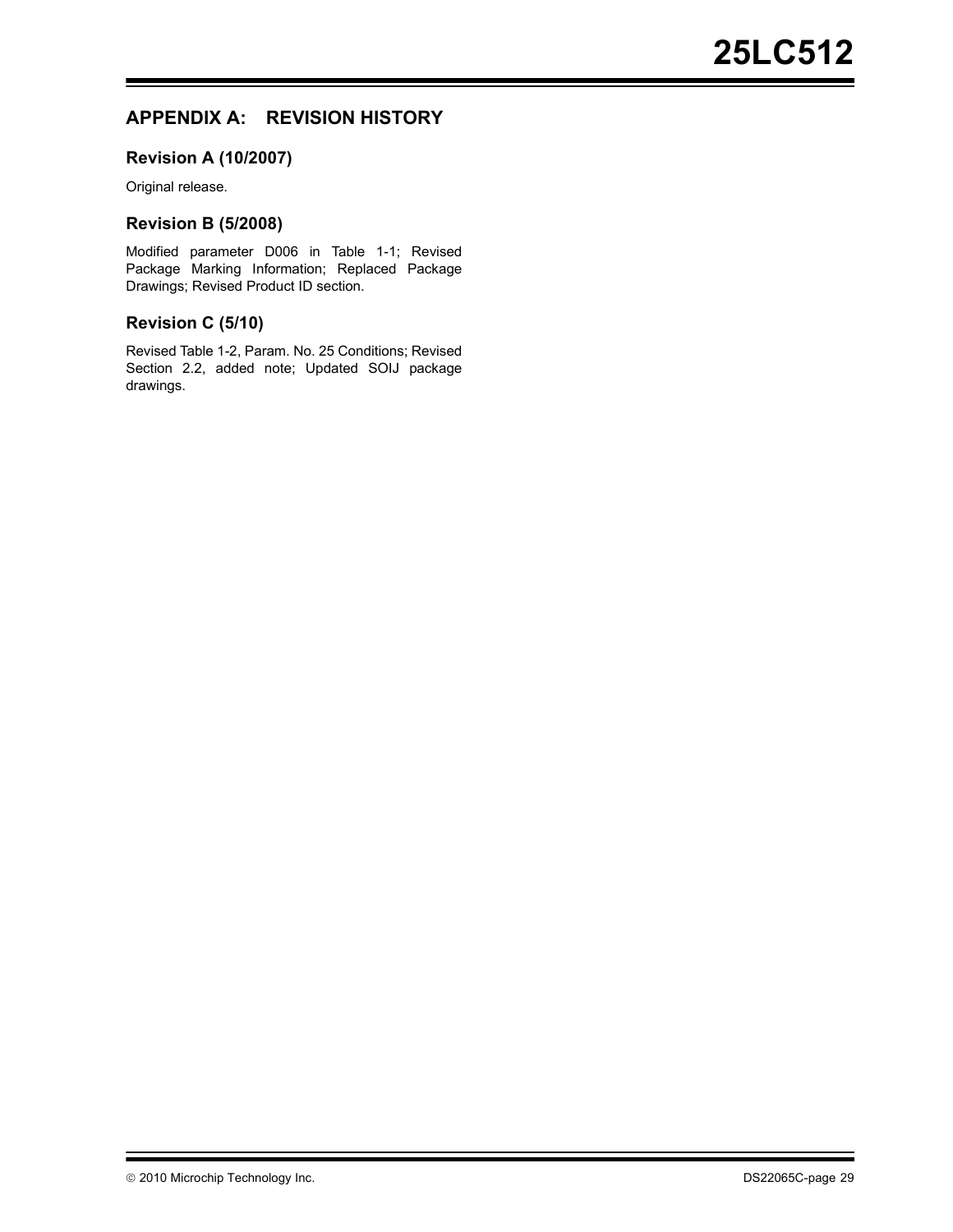**NOTES:**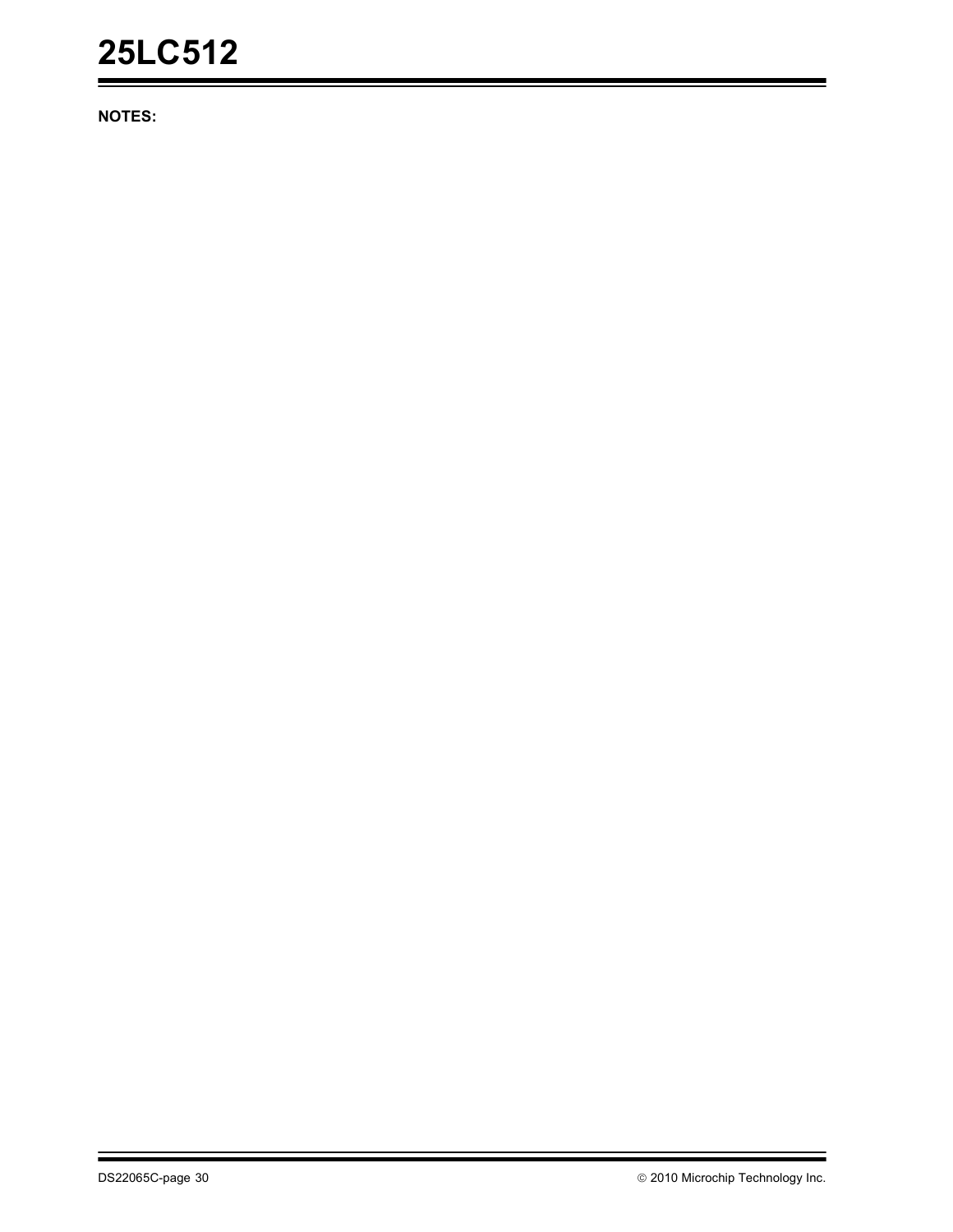### **THE MICROCHIP WEB SITE**

Microchip provides online support via our WWW site at www.microchip.com. This web site is used as a means to make files and information easily available to customers. Accessible by using your favorite Internet browser, the web site contains the following information:

- **Product Support** Data sheets and errata, application notes and sample programs, design resources, user's guides and hardware support documents, latest software releases and archived software
- **General Technical Support** Frequently Asked Questions (FAQ), technical support requests, online discussion groups, Microchip consultant program member listing
- **Business of Microchip** Product selector and ordering guides, latest Microchip press releases, listing of seminars and events, listings of Microchip sales offices, distributors and factory representatives

### **CUSTOMER CHANGE NOTIFICATION SERVICE**

Microchip's customer notification service helps keep customers current on Microchip products. Subscribers will receive e-mail notification whenever there are changes, updates, revisions or errata related to a specified product family or development tool of interest.

To register, access the Microchip web site at www.microchip.com, click on Customer Change Notification and follow the registration instructions.

### **CUSTOMER SUPPORT**

Users of Microchip products can receive assistance through several channels:

- Distributor or Representative
- Local Sales Office
- Field Application Engineer (FAE)
- Technical Support
- Development Systems Information Line

Customers should contact their distributor, representative or field application engineer (FAE) for support. Local sales offices are also available to help customers. A listing of sales offices and locations is included in the back of this document.

**Technical support is available through the web site at: http://support.microchip.com**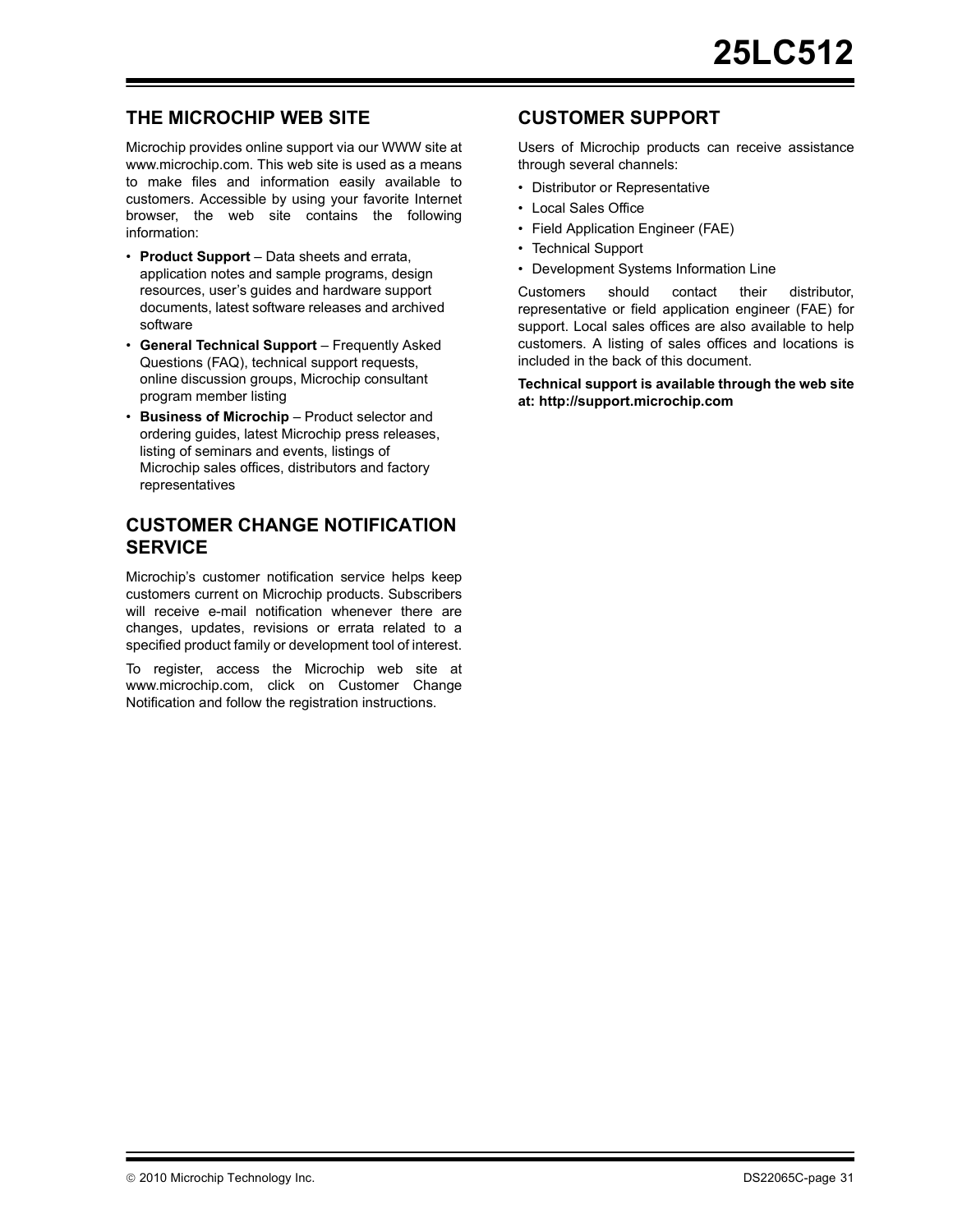### **READER RESPONSE**

It is our intention to provide you with the best documentation possible to ensure successful use of your Microchip product. If you wish to provide your comments on organization, clarity, subject matter, and ways in which our documentation can better serve you, please FAX your comments to the Technical Publications Manager at (480) 792-4150.

Please list the following information, and use this outline to provide us with your comments about this document.

| To:   | <b>Technical Publications Manager</b>                                 | Total Pages Sent ________                                                                                                                                                                  |
|-------|-----------------------------------------------------------------------|--------------------------------------------------------------------------------------------------------------------------------------------------------------------------------------------|
| RE:   | Reader Response                                                       |                                                                                                                                                                                            |
| From: |                                                                       |                                                                                                                                                                                            |
|       |                                                                       |                                                                                                                                                                                            |
|       |                                                                       | Address <b>Address Address Address Address Address Address Address Address Address Address Address Address Address Address Address Address Address Address Address Address Address Add</b> |
|       |                                                                       |                                                                                                                                                                                            |
|       |                                                                       | Telephone: (_______) ___________ - ___________    FAX: (_____) __________ - __________                                                                                                     |
|       | Application (optional):                                               |                                                                                                                                                                                            |
|       | Would you like a reply? $Y \_ N$                                      |                                                                                                                                                                                            |
|       | Device: 25LC512                                                       | Literature Number: DS22065C                                                                                                                                                                |
|       | Questions:                                                            |                                                                                                                                                                                            |
|       | 1. What are the best features of this document?                       |                                                                                                                                                                                            |
|       |                                                                       |                                                                                                                                                                                            |
|       |                                                                       |                                                                                                                                                                                            |
|       |                                                                       | 2. How does this document meet your hardware and software development needs?                                                                                                               |
|       |                                                                       |                                                                                                                                                                                            |
|       |                                                                       |                                                                                                                                                                                            |
| 3.    |                                                                       | Do you find the organization of this document easy to follow? If not, why?                                                                                                                 |
|       |                                                                       |                                                                                                                                                                                            |
|       |                                                                       |                                                                                                                                                                                            |
|       |                                                                       | 4. What additions to the document do you think would enhance the structure and subject?                                                                                                    |
|       |                                                                       |                                                                                                                                                                                            |
|       |                                                                       |                                                                                                                                                                                            |
| 5.    |                                                                       | What deletions from the document could be made without affecting the overall usefulness?                                                                                                   |
|       |                                                                       |                                                                                                                                                                                            |
|       |                                                                       |                                                                                                                                                                                            |
|       | 6. Is there any incorrect or misleading information (what and where)? |                                                                                                                                                                                            |
|       |                                                                       |                                                                                                                                                                                            |
| 7.    | How would you improve this document?                                  |                                                                                                                                                                                            |
|       |                                                                       |                                                                                                                                                                                            |
|       |                                                                       |                                                                                                                                                                                            |
|       |                                                                       |                                                                                                                                                                                            |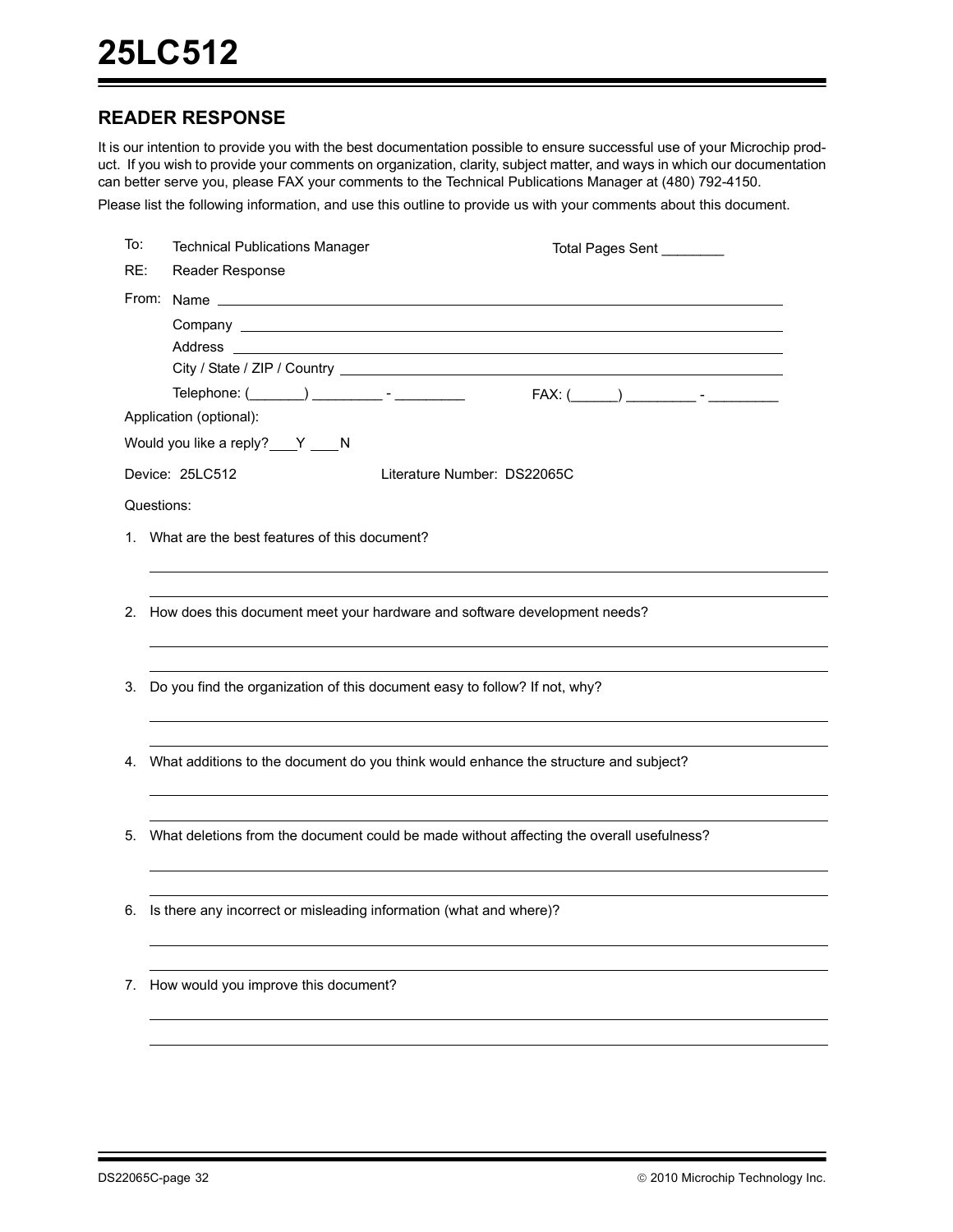### **PRODUCT IDENTIFICATION SYSTEM**

To order or obtain information, e.g., on pricing or delivery, refer to the factory or the listed sales office.

| PART NO.                     | IXX<br><u>x</u>                                                                                                                                                                                                               | <b>Examples:</b>                                                                                                                                                            |
|------------------------------|-------------------------------------------------------------------------------------------------------------------------------------------------------------------------------------------------------------------------------|-----------------------------------------------------------------------------------------------------------------------------------------------------------------------------|
| <b>Device</b>                | Tape & Reel<br><b>Temp Range</b><br>Package                                                                                                                                                                                   | 25LC512-I/SM = 512 Kbit, 2.5V Serial<br>a)<br>EEPROM, Industrial temp., SOIJ package<br>b)<br>25LC512-I/P = 512 Kbit, 2.5V Serial EEPROM,<br>Industrial temp., PDIP package |
| Device:                      | 512 Kbit, 2.5V, 128-Byte Page SPI Serial EEPROM<br>25LC512                                                                                                                                                                    | 25LC512T-E/MF = 512 Kbit, 2.5V Serial<br>C)<br>EEPROM, Extended temp., Tape & Reel, DFN                                                                                     |
| Tape & Reel:                 | Blank $=$<br>Standard packaging (tube)<br>Tape & Reel                                                                                                                                                                         | package                                                                                                                                                                     |
| <b>Temperature</b><br>Range: | -40 $^{\circ}$ C to+85 $^{\circ}$ C<br>$=$<br>E.<br>-40 $^{\circ}$ C to+125 $^{\circ}$ C<br>$=$                                                                                                                               |                                                                                                                                                                             |
| Package:                     | MF<br>Micro Lead Frame (6 x 5 mm body), 8-lead<br>$=$<br>P<br>Plastic DIP (300 mil body), 8-lead<br>$=$<br><b>SN</b><br>Plastic SOIC (3.90 mm body), 8-lead<br>$=$<br><b>SM</b><br>Plastic SOIJ (5.28 mm body), 8-lead<br>$=$ |                                                                                                                                                                             |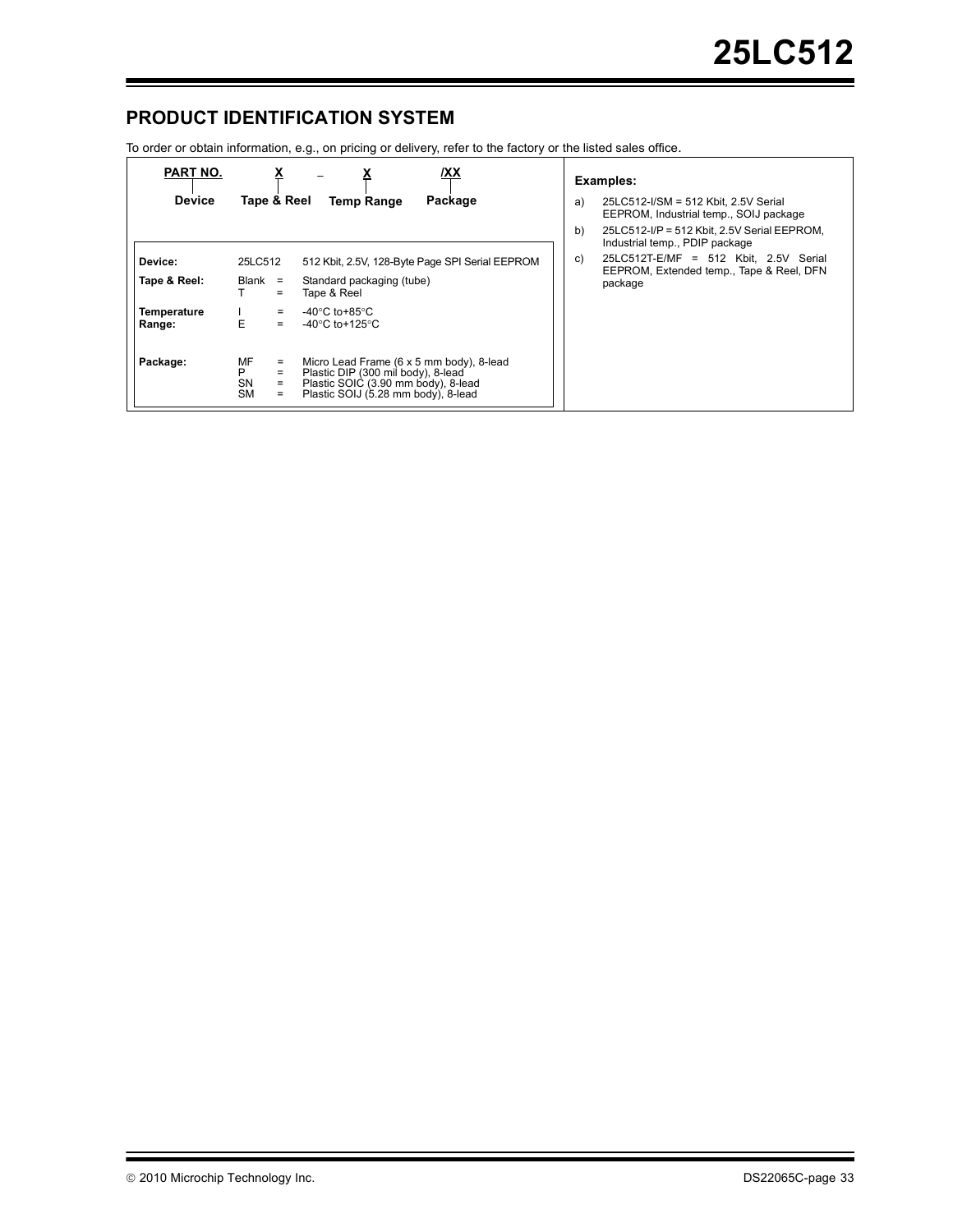**NOTES:**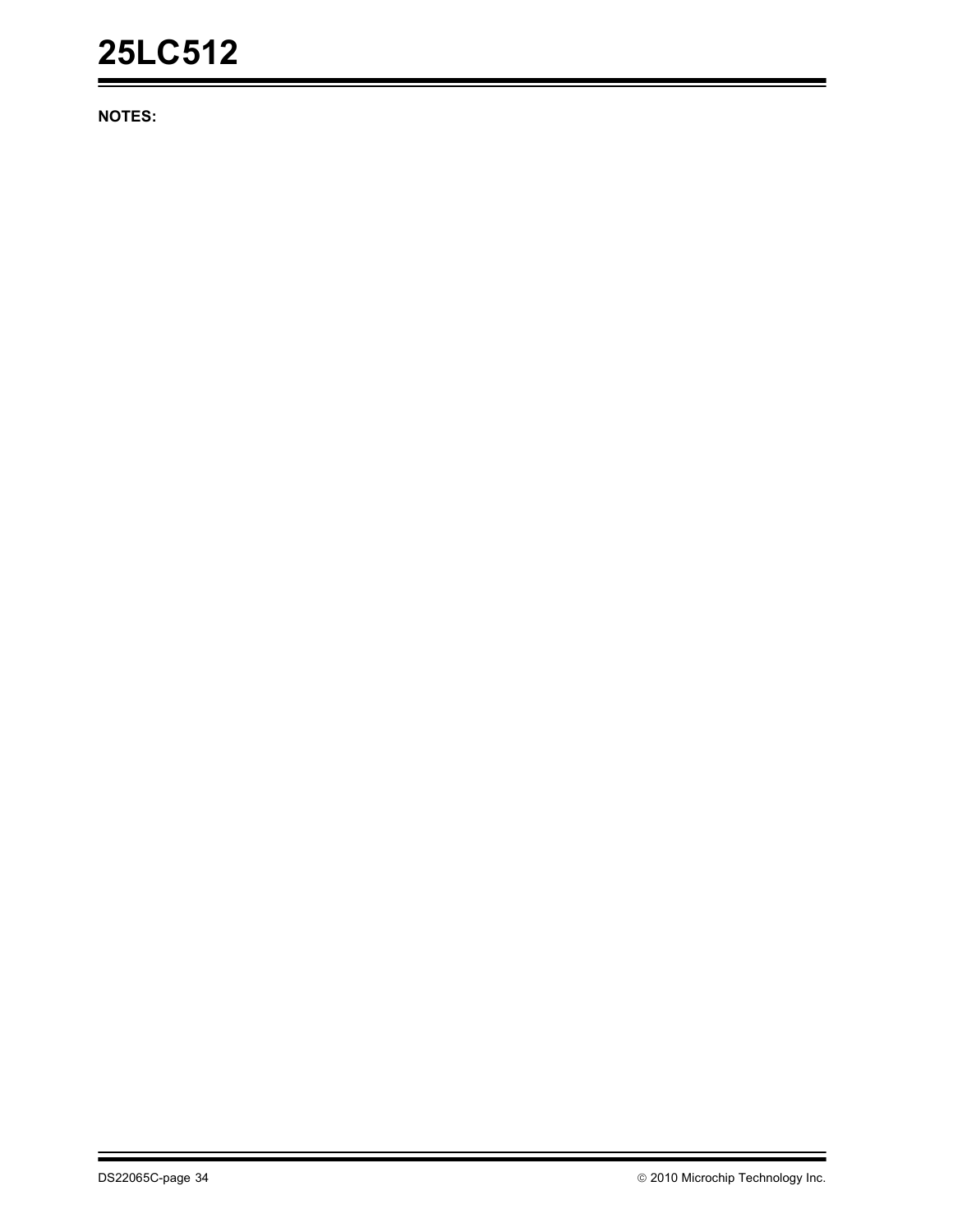#### **Note the following details of the code protection feature on Microchip devices:**

- Microchip products meet the specification contained in their particular Microchip Data Sheet.
- Microchip believes that its family of products is one of the most secure families of its kind on the market today, when used in the intended manner and under normal conditions.
- There are dishonest and possibly illegal methods used to breach the code protection feature. All of these methods, to our knowledge, require using the Microchip products in a manner outside the operating specifications contained in Microchip's Data Sheets. Most likely, the person doing so is engaged in theft of intellectual property.
- Microchip is willing to work with the customer who is concerned about the integrity of their code.
- Neither Microchip nor any other semiconductor manufacturer can guarantee the security of their code. Code protection does not mean that we are guaranteeing the product as "unbreakable."

Code protection is constantly evolving. We at Microchip are committed to continuously improving the code protection features of our products. Attempts to break Microchip's code protection feature may be a violation of the Digital Millennium Copyright Act. If such acts allow unauthorized access to your software or other copyrighted work, you may have a right to sue for relief under that Act.

Information contained in this publication regarding device applications and the like is provided only for your convenience and may be superseded by updates. It is your responsibility to ensure that your application meets with your specifications. MICROCHIP MAKES NO REPRESENTATIONS OR WARRANTIES OF ANY KIND WHETHER EXPRESS OR IMPLIED, WRITTEN OR ORAL, STATUTORY OR OTHERWISE, RELATED TO THE INFORMATION, INCLUDING BUT NOT LIMITED TO ITS CONDITION, QUALITY, PERFORMANCE, MERCHANTABILITY OR FITNESS FOR PURPOSE**.** Microchip disclaims all liability arising from this information and its use. Use of Microchip devices in life support and/or safety applications is entirely at the buyer's risk, and the buyer agrees to defend, indemnify and hold harmless Microchip from any and all damages, claims, suits, or expenses resulting from such use. No licenses are conveyed, implicitly or otherwise, under any Microchip intellectual property rights.

# **QUALITY MANAGEMENT SYSTEM CERTIFIED BY DNV**  $=$  ISO/TS 16949:2002  $=$

#### **Trademarks**

The Microchip name and logo, the Microchip logo, dsPIC, KEELOQ, KEELOQ logo, MPLAB, PIC, PICmicro, PICSTART, PIC<sup>32</sup> logo, rfPIC and UNI/O are registered trademarks of Microchip Technology Incorporated in the U.S.A. and other countries.

FilterLab, Hampshire, HI-TECH C, Linear Active Thermistor, MXDEV, MXLAB, SEEVAL and The Embedded Control Solutions Company are registered trademarks of Microchip Technology Incorporated in the U.S.A.

Analog-for-the-Digital Age, Application Maestro, CodeGuard, dsPICDEM, dsPICDEM.net, dsPICworks, dsSPEAK, ECAN, ECONOMONITOR, FanSense, HI-TIDE, In-Circuit Serial Programming, ICSP, Mindi, MiWi, MPASM, MPLAB Certified logo, MPLIB, MPLINK, mTouch, Octopus, Omniscient Code Generation, PICC, PICC-18, PICDEM, PICDEM.net, PICkit, PICtail, REAL ICE, rfLAB, Select Mode, Total Endurance, TSHARC, UniWinDriver, WiperLock and ZENA are trademarks of Microchip Technology Incorporated in the U.S.A. and other countries.

SQTP is a service mark of Microchip Technology Incorporated in the U.S.A.

All other trademarks mentioned herein are property of their respective companies.

© 2010, Microchip Technology Incorporated, Printed in the U.S.A., All Rights Reserved.



ISBN: 978-1-60932-226-7

*Microchip received ISO/TS-16949:2002 certification for its worldwide headquarters, design and wafer fabrication facilities in Chandler and Tempe, Arizona; Gresham, Oregon and design centers in California and India. The Company's quality system processes and procedures are for its PIC® MCUs and dsPIC® DSCs, KEELOQ® code hopping devices, Serial EEPROMs, microperipherals, nonvolatile memory and analog products. In addition, Microchip's quality system for the design and manufacture of development systems is ISO 9001:2000 certified.*